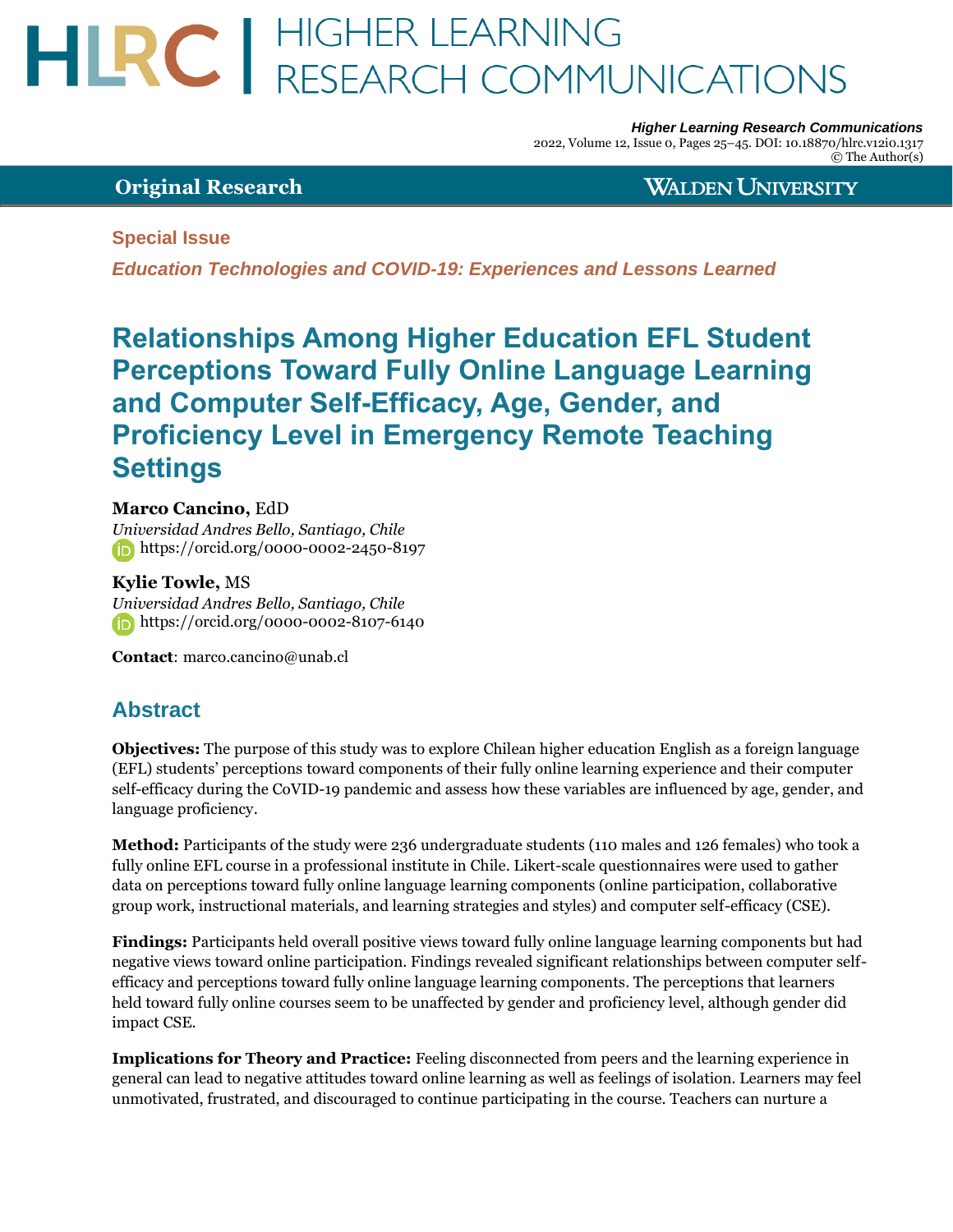

sense of community in the classroom by facilitating dialogue, providing timely feedback, moderating student discussions, and building social networks around learners. It is also important to promote healthy levels of computer self-efficacy that can positively influence perceptions toward group work and learning strategies.

**Conclusion:** Emergency remote teaching can have a negative impact on online participation. As more educational institutions provide their students with online options for attending classes, teachers should focus on increasing peer collaboration and interaction.

**Keywords**: *fully online language learning, learner perceptions, computer self-efficacy, gender differences*

**Date Submitted**: January 30, 2021 | **Date Published:** May 17, 2020

#### **Recommended Citation**

Cancino, M., & Towle, K. (2022). Relationships among higher education EFL student perceptions toward fully online language learning and computer self-efficacy, age, gender, and proficiency level in emergency remote teaching settings*, 12*(0), 25–45. https://doi.org/[10.18870/hlrc.v12i0.1317](https://doi.org/10.5590/10.18870/hlrc.v12i0.1317)

# **Introduction**

Online education has opened a window of opportunity for many individuals, especially those who have full time jobs or other obligations that do not allow them to attend face-to-face classes (Day et al., 2021). Education developers have taken advantage of the rapidly evolving technologies in telecommunication that the 21st century has provided and are using them to create online education programs. However, the COVID-19 pandemic has forced educational institutions to suddenly adapt their curricula to virtual environments, which in turn has signified several challenges for educators as they struggle to adapt to the online modality (Heo et al., 2021). These abrupt changes have prompted the concept of "emergency remote teaching," defined by Hodges et al. (2020) as "a temporary shift of instructional delivery to an alternate delivery mode due to crisis circumstances (p. 6)." The shift required that educational institutions provide remote teaching solutions to their students that can replace face-to-face learning environments partially (by means of blended learning courses), or fully (by means of fully online learning).

Hodges et al. (2020) stated that emergency remote teaching differs from online education in that it is created as a temporary measure, it is introduced under pressing circumstances (i.e., little time for planning or investing), and it replaces a face-to-face environment with remote learning. These aspects suggest that in emergency remote teaching, the sudden nature of the change will likely leave teaching and learning aspects unattended, such as perfecting the technologies used to deliver content and providing learners with strategic tools to navigate online learning. In line with this, Huang et al. (2020) highlighted the need to focus on specific aspects to foster learning in emergency remote teaching, such as improving infrastructure to minimize internet issues, adapting interactive platforms and resources to ensure participation and comprehension, using social networks to build online communities that can tackle feelings of isolation, and promoting teaching techniques such as debates, and learning based on discovery. Institutions have sought to recreate face-to-face interaction in emergency remote teaching environments by means of synchronous collaboration tools such as videoconferencing (Giovannella, 2021). However, as Bond et al. (2021) stated, collaboration tools such as videoconferencing seek to provide a learning experience that is as close as possible to what would happen in face-to-face learning settings, disregarding the temporal, asynchronous possibilities that online environments can offer.

In online English as a foreign language (EFL) learning environments, learners have reported challenges in relation to online participation, collaborative group work, instructional materials, and learning strategies and styles (Sun, 2014). The most challenging aspects identified by language learners taking online EFL courses were (a) following the schedule and studying regularly, (b) ensuring constant engagement with the class, (c)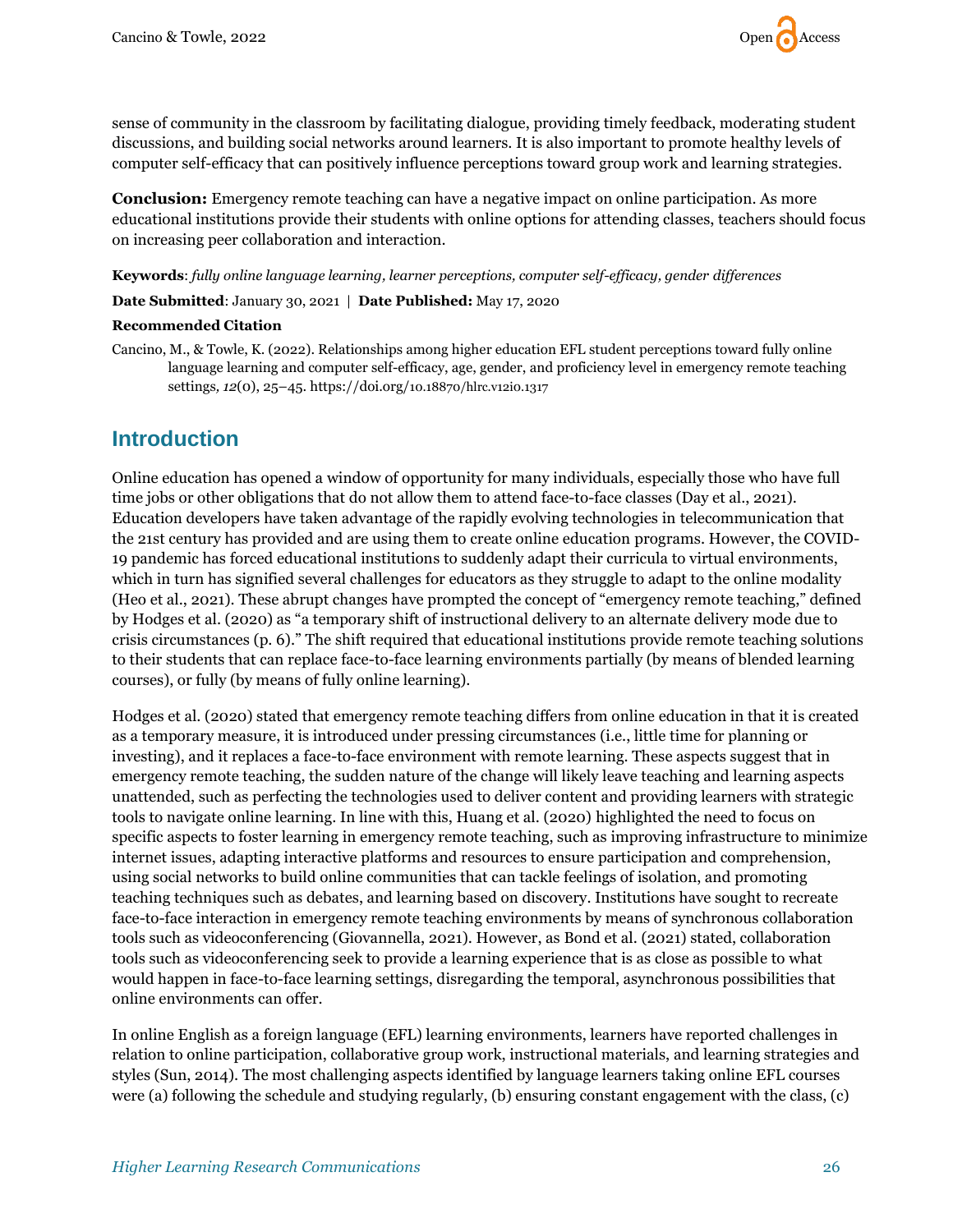

staying self-motivated and being a self-directed learner, (d) working collaboratively, and (e) socializing. These findings suggest that fully online language learning needs to be personalized and self-regulated. Before the COVID-19 pandemic, schools and educational systems had time to create fully online EFL learning environments. Over the last 18 months, the forced nature of the changes in the form of emergency remote teaching implemented in tertiary educational settings to fit COVID-19 restrictions makes it relevant to address the perceptions of EFL students when embarking on a spontaneous, unscheduled fully online experience and explore how the different aspects involved in the creation of an emergency remote teaching environment (Bond et al., 2021; Huang et al., 2020) can increase participation, strategies, and collaborative work in the EFL online classroom.

The effectiveness of online learning settings has also been assessed by considering computer self-efficacy (CSE). Several studies have suggested that there is a relationship between CSE and learning when addressing the perceptions of learners toward online language courses and that this relationship can affect their anxiety, retention, and willingness to take future online courses (Awofala et al., 2019; Dupin-Bryant, 2004; Harrell & Bower, 2011; Lim, 2001; Simmering et al., 2009). Some studies have also explored gender differences in CSE and how they influence perceptions of online learning. The literature has consistently reported a significantly negative relationship between levels of CSE and computer anxiety levels, with computer anxiety appearing more commonly in females than males (Awofala et al., 2019; He & Freeman, 2010; Huffman et al., 2013; Koch et al., 2008). However, these studies were conducted in learning settings where emergency remote teaching was not the delivery format, which points at the need to examine how these factors may impact learners' perceptions, and at the same time identify potential strategies for teachers in such settings.

# **Literature Review**

# **Fully Online Foreign Language Learning**

Much of language learning and teaching in traditional and online classrooms is based on constructivist pedagogical theories that emphasize activity-based teaching and learning in which students develop their own frames of thought through hands-on activities (Keengwe & Kang, 2013). Fully online language learning adopts these tenets, as it requires learners to be more self-regulated, participate actively and not passively in the online platform, collaborate with their classmates in group work activities, use creativity, and exchange resources and materials with their classmates (Brooks & Brooks, 1999; Keengwe & Kang, 2013). Fully online learning environments do not make use of a physical space in which to interact with teachers and peers in a more familiarized manner (Sun, 2014). In such environments, all communication happens virtually and is either synchronous (i.e., real-time, through applications such as Google Meet, Zoom) or asynchronous (i.e., not in real-time using emails, recorded videos, etc.; Wang & Chen, 2013). This duality of lesson delivery formats in online learning requires that students apply more self-regulation strategies, as they receive less guidance in their learning process (Zhou & Wang, 2021). The synchronous aspect of learning typically takes place over a learning management system (LMS) such as Blackboard Collaborate. An LMS employs a variety of information and communication technologies to offer an online platform where an entire course can be organized, facilitated, and managed by both the teacher and the learners. This is done through synchronous and asynchronous activities implemented by means of computer mediated communication (CMC) tools such as emails, wikis, blogs, and learning management system platforms such as Moodle, Canvas, and Blackboard (Wang & Chen, 2013).

## **Student Perceptions of Fully Online Learning Settings**

White (2009) argued that to create a better understanding of the design of distance learning courses—that is, courses that occur at a distance from the locus of learning, requiring the use of new technologies that may include computer technology (Moore, 2013)—the perceptions of teachers and administrators are not enough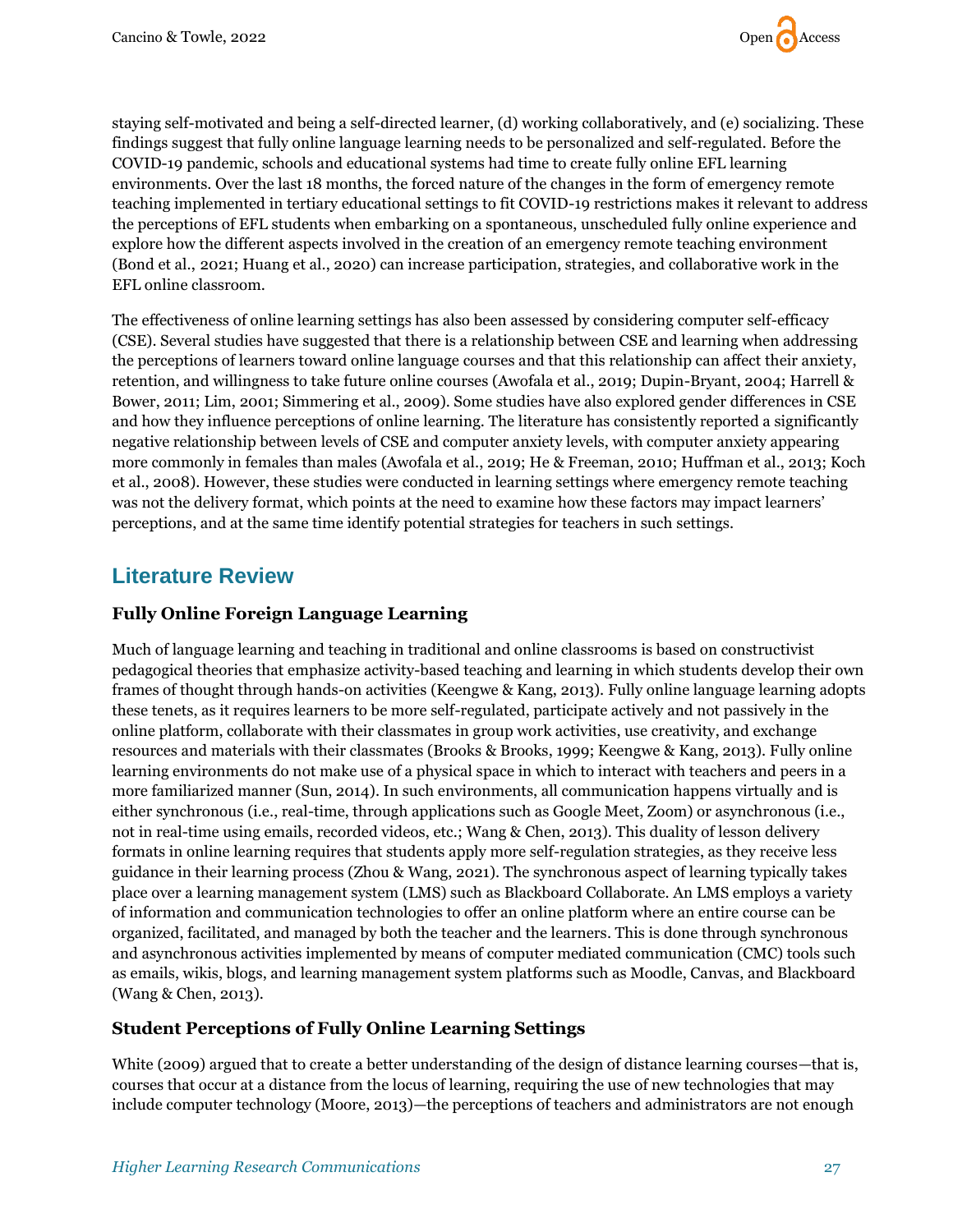

to obtain a thorough examination. Hence, it is important to include student perspectives and attitudes. A focus on the role of student feedback in assisting with the design and revision of blended courses (i.e., courses where the learning environment includes both face-to-face and online formats; Tomlinson & Whittaker, 2013) suggested that student feedback on course design can help improve its delivery in terms of syllabus design, choice of materials, and number and frequency of meetings (Brew, 2008). Sun (2014) proposed specific characteristics that can be included to assess a fully online course by means of student perceptions. These components are online participation, collaborative group work, instructional materials, and learning strategies and styles. These will be reviewed below.

For language learners to obtain the most benefits from a language course, whether it be in a face-to-face, blended or fully online environment, it is essential for them to actively participate (Sun, 2011). In the online classroom, teachers and students communicate and participate in classes through CMC tools, as it is through these means that teachers and students can carry out learning virtually (Hampel, 2013). They are crucial to increasing online participation and must be effectively utilized to successfully simulate face-to-face interaction. Students new to online learning settings may find it difficult to participate at early stages. Indeed, teachers in a physical space can arguably encourage participation in a more effective way than they can through a virtual classroom setting (Sun, 2014). As Nguyen (2011) stated, online learning "does not automatically ensure the successfulness of the integration of CMC into language education." (p. 1414).

Other authors have also found issues with students feeling disconnected and isolated from their peers and from the learning experience, leading to negative attitudes toward online learning altogether (Nor et al., 2012). Several studies have highlighted the consequences of non-participation in an online course, which prompts feelings of frustration and discouragement among students as they feel they do not have anything to contribute (Capdeferro & Romero, 2012; Diep et al., 2019; Moore & Iida, 2010). Teacher involvement is crucial in the creation of a sense of community in online settings, as this can reduce the feelings of isolation and frustration, as well as enhance the amount of student participation (Huss et al., 2015; Koh et al., 2010; Lala et al., 2017). These authors put forward ways in which teachers can create a sense of community, which can be achieved by facilitating dialogues over CMC tools, providing timely feedback, offering virtual office hours, and implementing activities that incorporate higher order thinking and active participation in realworld situations.

Collaborative group work in online learning and any other setting takes place when individual contributions to group thought allow the group to come to new understandings that would have not happened solely through individual work (Donato, 2004). In relation to online learning, teachers and students may find it challenging to work together over the internet (Sun, 2014), so it becomes necessary to maximize collaborative efforts, project-based learning, and non-academic interactions that can lead to engagement and authentic learning. Technological collaboration in an online learning environment can be as simple as an email or as complex as a long-term multi-person project. Technologies that can support collaboration are blogs, forums, Google Docs, Discord, and Google Classroom. Social networking sites can also enhance peer connections and collaboration by creating a more accessible way for learners to get acquainted with each other (Ellison et al., 2007). For example, some authors found that using Facebook interactions in an online course environment positively correlated with academic performance, as students asked questions, shared information, and posted content (Al-Dheleai & Tasir, 2016; Chou & Pi, 2015).

These studies suggest that it is the pedagogical duty of the educator to provide students with opportunities to collaborate. Students should be encouraged to use collaborative online tools and software to exchange opinions and experiences to create strong interactions among their peers (Vlachopoulos & Makri, 2019). These interactions among peers are related to what is known as communities of practice (CoP). This concept was coined by Wenger (1999) and continues to appear in studies pertaining to distance and online education. It refers to "a group of people who share a concern, a set of problems, or a passion about a topic, and who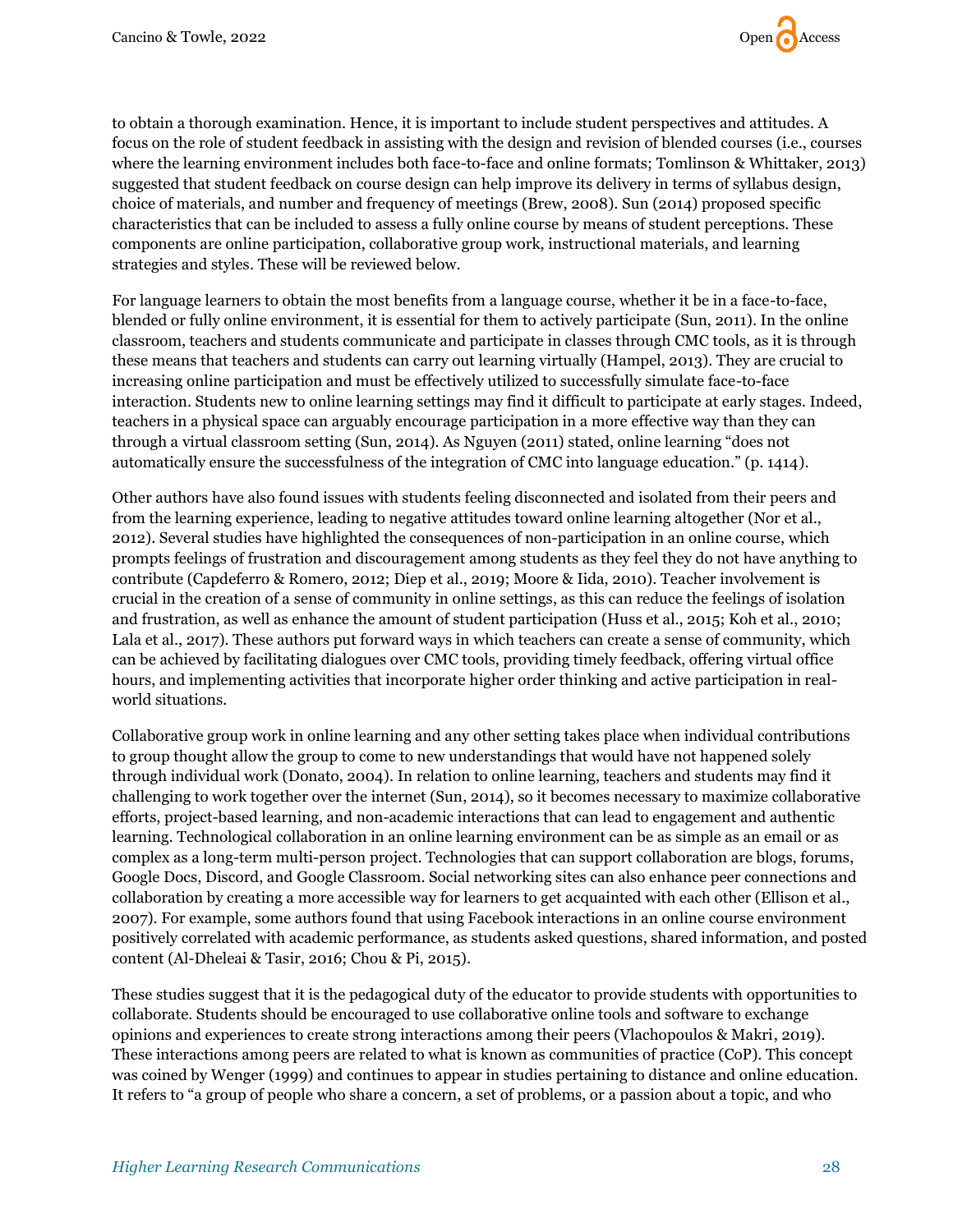

deepen their knowledge and expertise in this area by interacting on an ongoing basis" (Wenger et al., 2002, p. 4). Wenger (1999) argued that the school and classroom are not self-contained, but that students learn from a broader learning system. Thus, the learning events that are executed in the classroom need to be relevant to the learning that takes place in the real world. Language learners can further benefit from the interaction taking place in CoP environments, as modern communicative approaches to learning allow language learners to express themselves and their views through collaborative activities in and outside the classroom (Alamri, 2018). In line with this, collaborative work can prompt language development in online EFL settings, as online peer collaboration and feedback on higher education students had a positive impact on their writing performance by means of LMS asynchronous activities based on a customized online forum where users could exchange ideas and documents (Tai, 2016). It follows that online collaboration enables the construction of knowledge and the development of critical thinking among language learners through social interaction (Zou et al., 2018).

The content of the online courses (i.e., the instructional materials used) is an important factor influencing learners' perceptions of fully online courses (Xiao, 2017). Vlachopoulos and Makri (2019) stated that much of the literature over the past 10 years continues to support Moore's (1989) transactional distance theory to describe the ways in which learners interact with their distance (online) learning environment. In his theory, Moore described student-content interaction as the interaction of a student with the course material, which can include educational videos, various forms of media, such as tutorials and web-based courses, game-based activities, and collaborative projects. In student-content interaction, online content and instructional materials trigger cognitive processes in learners (Moore, 1989). Consequently, a strong student-content interaction can increase course success, even if student–teacher and student–student interaction may not be optimal (Miyazoe & Anderson, 2010). Furthermore, Bernard et al.'s (2009) meta-analysis on different components of online learning showed that student-content interaction is the most important relationship regarding student achievement and satisfaction.

Finally, the learning strategies and styles that students adopt to navigate the online context are crucial, as fully online learning in a pandemic requires students to approach their learning in a new manner. Sun (2011) examined fully online language learners and noted that their experience changed their learning environment from a large class, one-size-fits-all environment, to a customized personal learning environment (PLE) created by each student. Dabbagh and Fake (2017) described PLEs as personal and social learning spaces that provide learning experiences which empower students to "direct their own learning and develop self-regulated learning skills" (p. 28). Within a PLE, students are the focus, while all other components revolve around them, including the teacher, materials, and peers (Sun, 2011, 2014). PLEs unite the tools and resources that are most often selected and used by the language learner and give them control in their language learning process. The students tailor the learning environment with their tools of preference and use those tools to their discretion to advance their learning and to connect with other students, teachers, and even native speakers (Reinders, 2014). Some common tools that make up a PLE are portfolios and profiles, tools for creating content, tools for collaboration, tools for planning and managing, tools for recording and reflection, and tools for content storage and retrieval. These PLE tools were assessed by Dabbagh and Fake (2017), who gathered the perceptions of 105 college students toward the tools and their impact on personal growth and learning. Most of the participants reported that an ideal PLE would include opportunities for discussion, collaboration, and interaction taking place digitally through messenger applications, social media, wikis, and forums, and supported by search engines, videos, and social networks. Interestingly, students felt they lacked access to organizational tools and progress tracking tools. The authors' findings suggest that PLEs are not a constant or uniform learning technology that can be standardized or used in a controlled environment; rather, "PLEs cross institutional and organizational boundaries and evolve over time and place" (Dabbagh & Fake, 2017, p. 34).

Due to the nature of PLEs and the way online learning takes place, online language learners need to be more in control of their learning and must become more self-regulated and disciplined. Distance learners, as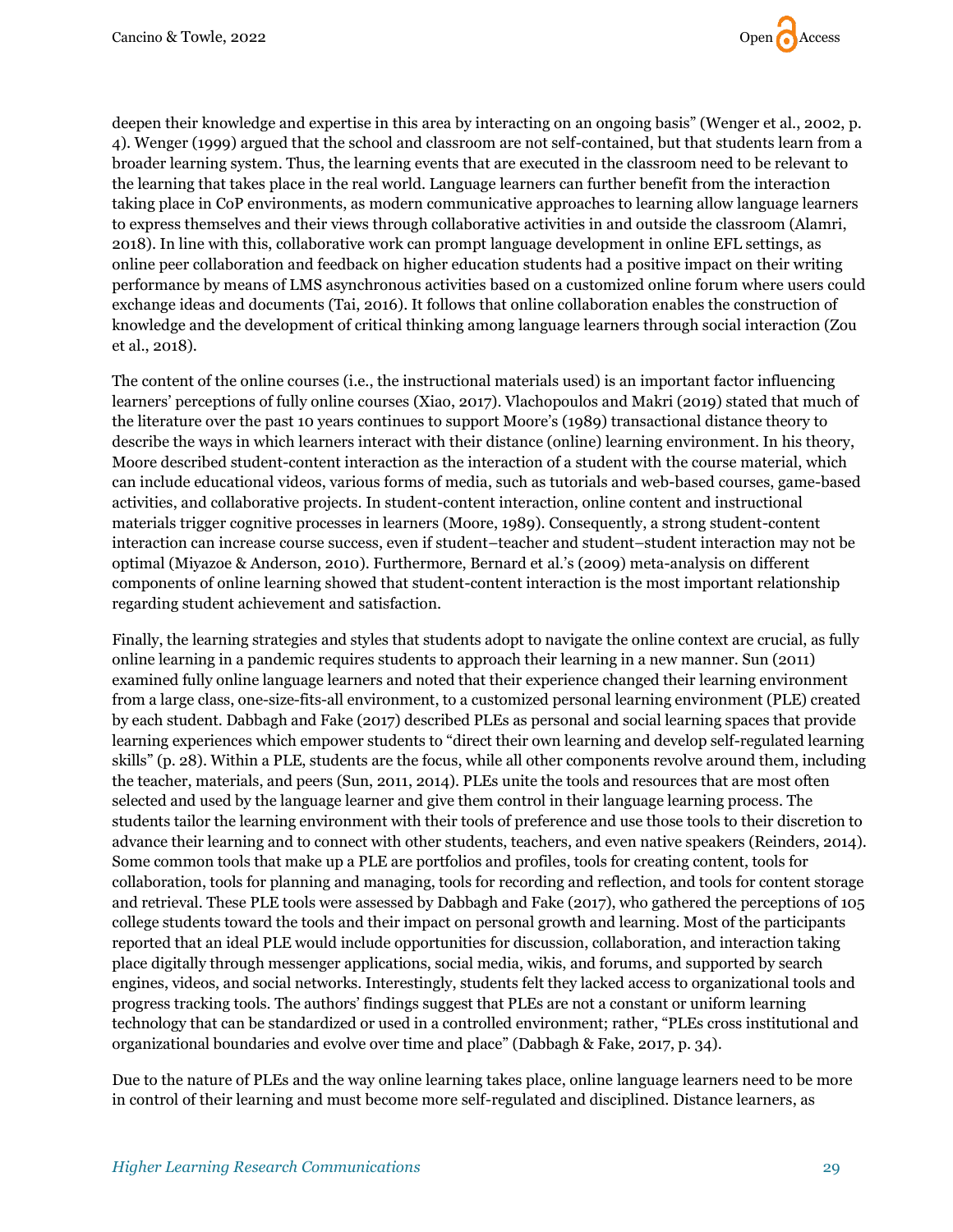

described by White (1995), are faced with the demands of a self-regulated context and thus are required to reexamine their role and responsibilities as language learners. Compared with face-to-face classrooms, online learning requires students to apply more autonomous control over their learning behaviors; a higher locus of control—the perception of the control an individual has in a particular situation or context—has been found to result in better online-course performance (Barnard et al., 2008). Furthermore, self-regulated learning (SRL) is an important individual difference that affects learning outcomes in online language learning environments (Broadbent & Poon, 2015; Lin et al., 2017). For example, Chang (2005) found that vocational school students who participated in a web-based instruction course and incorporated SRL strategies improved their learning motivation and were more likely to feel accountable for their own learning outcomes. Similarly, Lin et al. (2017) conducted a study with 466 high school online language learners and showed that use of learning strategies was the only significant predictor (over variables such as intrinsic and extrinsic motivation) of language learning outcomes such as final grades, perceived progress, and student satisfaction.

## **Computer Self-Efficacy**

Self-efficacy (Bandura, 1977, 2010) refers to the belief people have in their abilities to influence a situation or event that affects their lives as well as their belief in the capability to perform a certain task. Task specific selfefficacy predicts the success in performing that task, such as using a computer efficiently (Zimmerman, 2000). According to Bandura (1977), self-efficacy influences "initiation and persistence with a task" (p. 193) and is the central factor that determines the amount of effort applied and the duration of persistence in the face of difficulty. The concept is related to agency, "the conviction in one's control over the outcomes to be attained" (Pawlak et al., 2020, p. 3), so self-efficacy beliefs play an important role in motivation and selfregulation (Bandura, 1993). As Bandura (2010) stated, the beliefs are formed about what one can do while performing a specific task within a specific domain, which consequently creates anticipation of possible outcomes of those specific tasks. If an individual believes he/she will be successful in a particular activity, it is more likely for them to complete the activity successfully because they are also more likely to put additional effort into the task than someone who has a low sense of self-efficacy performing the same task. Individuals with low self-efficacy will also avoid challenging tasks because they view them as a threat (Bandura, 2010). Failures for these individuals can be detrimental, as it is harder for them to recover from setbacks. On the other hand, people with a high sense of self-efficacy will tend to commit to their goals, relating any failures to lack of effort or knowledge on their part (Bandura, 2010).

Self-efficacy can be associated with different domains, one of which is CSE. The concept refers to an individual's feelings toward his/her capabilities in completing tasks while working with a computer (Howard, 2014); it is a person's perception of efficacy when performing computer-related activities within the area of general computing (Karsten et al., 2012). CSE has been shown to predict several notable relationships, which include variables such as computer phobia and computer anxiety (Howard, 2014). Individuals with computer anxiety are more likely to avoid computers; however, this tendency can be mediated through positive experiences with computers that can give users a sense of accomplishment (Bandura, 2010). Awofala et al. (2019) characterized the relationship between attitudes towards computers, computer anxiety, gender, and CSE among pre-service teachers in Nigeria. The authors found that computer anxiety was negatively correlated with CSE; that is, the higher the level of computer anxiety an individual has, the lower the level of CSE they display. Furthermore, the authors reported a positive relationship between computer attitudes and CSE. Finally, CSE beliefs can also influence learning. Simmering et al. (2009) examined how 190 undergraduate university students enrolled in a fully online software learning course were influenced by initial motivation to learn and CSE. The authors found a positive relationship between the average amount of time spent using computers and the internet before participating in the online course and CSE at the beginning of the course. Similar results are reported for retention rates in fully online learning courses, as persistence and desire to finish the course seem to increase when learners possess previous computer experience and training (Dupin-Bryant, 2004; Harrell & Bower, 2011) and high CSE (Lim, 2001).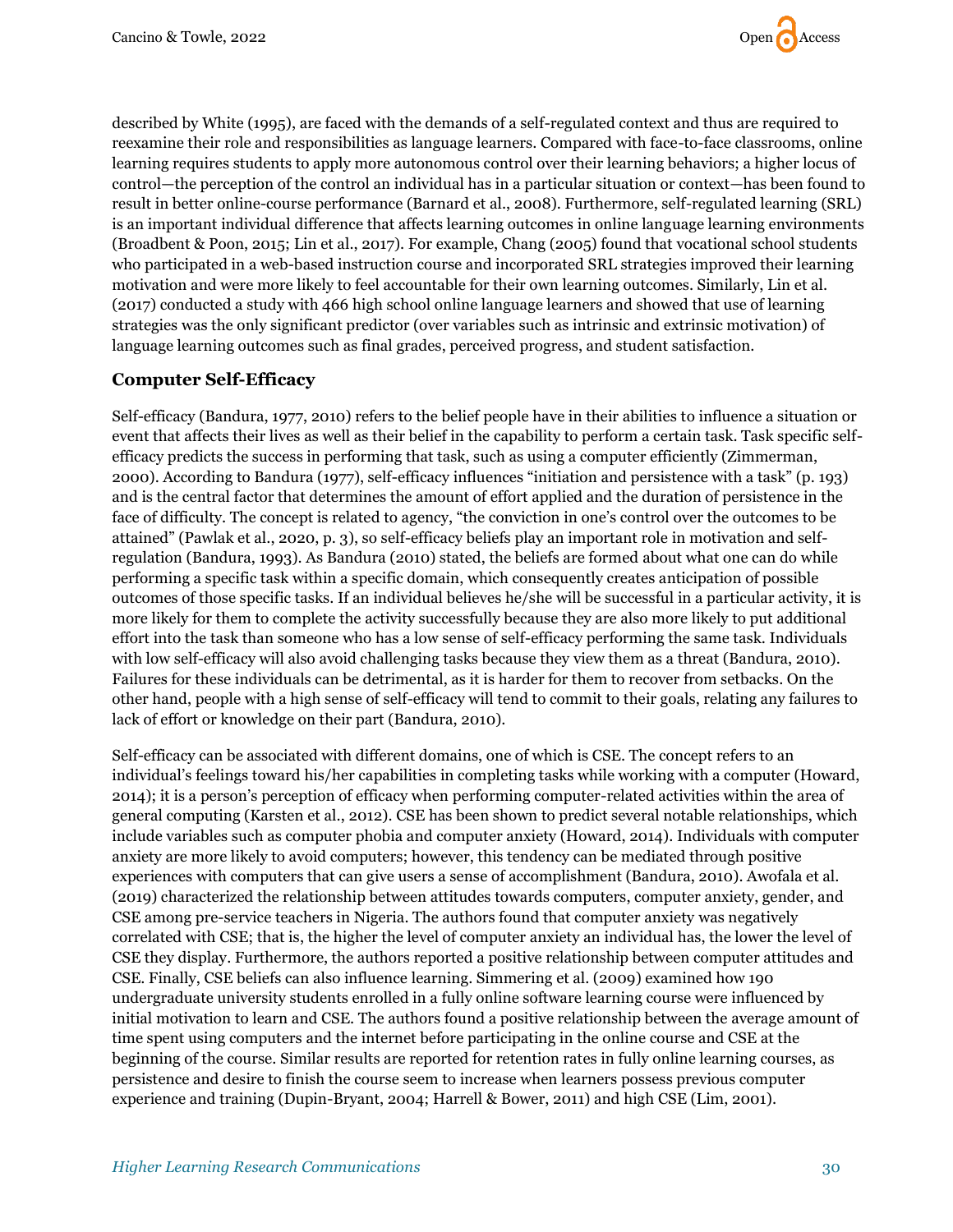

# **Studies Addressing CSE and Gender**

Gender has been a variable of interest when assessing CSE, with early studies finding that male participants outperform female participants in this respect (Coffin & MacIntyre, 1999; Murphy et al., 1989; Whitley, 1997). Furthermore, these studies reported that male learners scored higher on perceived relevance of computer skills and software management in their future careers, interest in knowing how computers work, and in their intentions to take computer courses. These differences seem to be more noticeable for more complex computer tasks (Torkzadeh & Koufteros, 1994). More recent s studies have reported a similar trend, but with a consistent decrease in these differences. A meta-analysis of the literature around gender differences in attitudes about technology (Cai et al., 2017) indicated that males still hold more favorable attitudes toward technology use than females; however, the meta-analysis showed a decrease of gender difference in the measurement of self-efficacy involving computers and technology. The authors attributed the lessening of the gender gap in CSE to the fact that computers and technology are more ubiquitous in people's daily lives, and females are more encouraged to access computers and technology.

Gender can also influence computer anxiety and CSE, as females have been found to display more computer anxiety and report fewer experiences with computers than males (Awofala et al., 2019; He & Freeman, 2010). This can be explained to some extent by males being typically regarded as more skilled in computer and technology-based sciences (Prescott & Bogg, 2011). Koch et al. (2008) reported that males scored higher than females in many predictor variables of CSE, such as practical computer knowledge, weekly hours of computer use, computer-related intrinsic motivation, and computer domain identification. The authors suggest that the reported low CSE in females can provoke "self-fulfilling prophecies" (Cooper, 2006, p. 328) which can lead to an increase in anxiety, a loss of interest, and decreased competence and use regarding computers (Anderson et al., 2008; Nelson & Cooper, 1997).

In summary, the reviewed literature suggests that learner perceptions in fully online learning settings can be influenced by several aspects, including online participation, collaborative group work, instructional materials, and learning strategies and styles. Computer self-efficacy can influence perceptions, as its presence has been found to lower anxiety and increase positive attitudes toward computers and retention rates. Female learners can also become more anxious in front of a computer, although the gender gap has been reduced in recent years. These results prompted the need to assess opportunities for collaboration, quality of content and course materials, participation, EFL learning strategies and styles, and the role of CSE and gender in learners' perceptions of an online course that was delivered in an emergency remote teaching format. The impact that these variables may have on the perceptions of higher education students attending fully online EFL courses implemented in response to a pandemic can contribute to our understanding of the teaching and learning dynamics affecting course delivery.

# **Purpose of the Study and Research Questions**

The present quantitative study explores the perceptions of tertiary education students regarding their fully online learning experience and their CSE during the COVID-19 pandemic in a Chilean higher education context. The research questions guiding the present study, and the alternative hypotheses underlying them are as follows:

1. What is the relationship between learners' perceptions of a fully online language learning course, computer self-efficacy, and age, across gender?

Alternative hypothesis 1: There is a relationship between learner perceptions of a fully online language learning course, computer self-efficacy, and age, that is influenced by gender.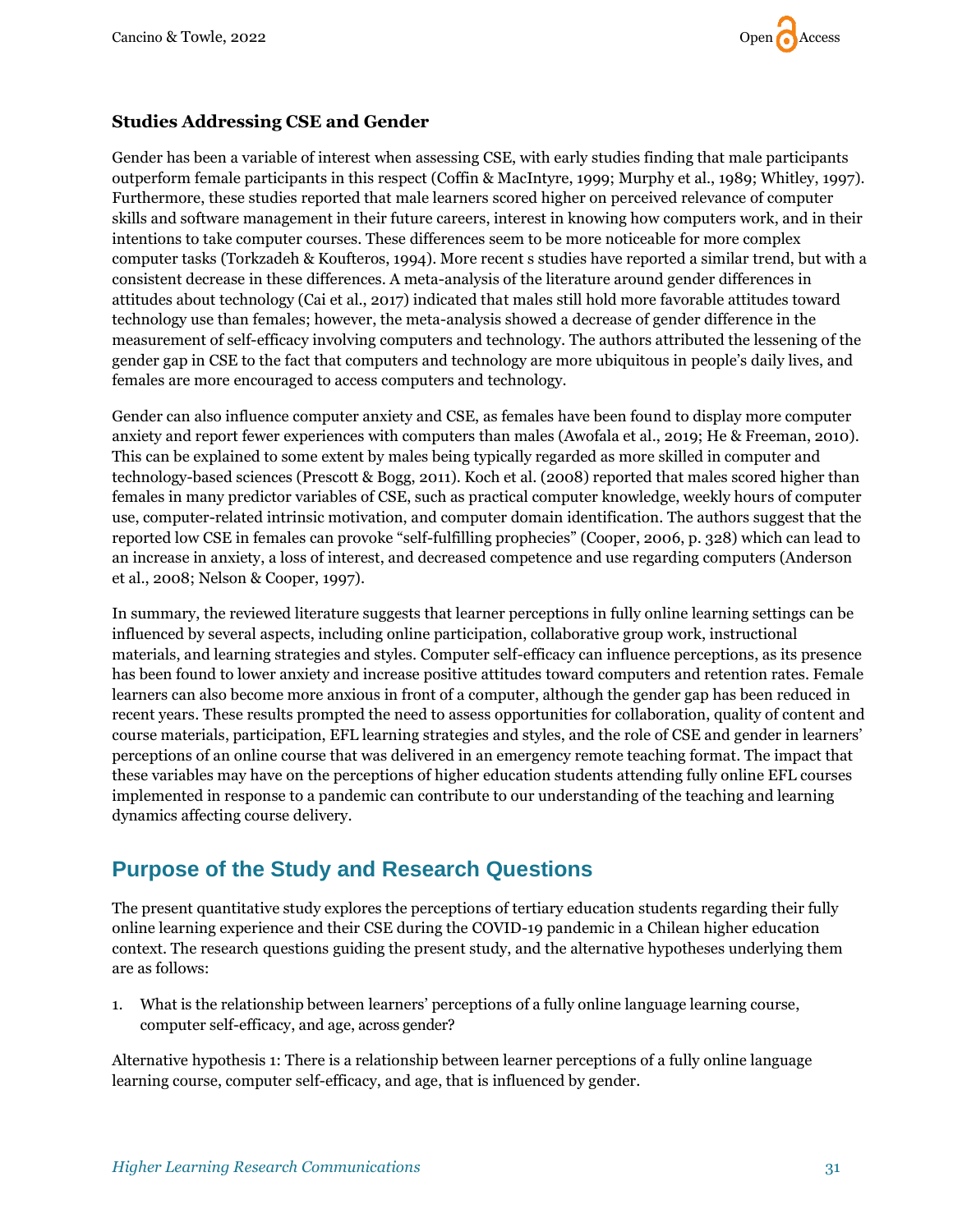

2. What are the effects of gender and language proficiency on learners' perceptions of a fully online language learning course and computer self-efficacy?

Alternative hypothesis 2: There is an effect of gender and language proficiency on learners' perceptions of a fully online language course and computer self-efficacy.

# **Methods**

The present study used a quantitative approach to answer the research questions. Likert scales were used to gather data on students' perceptions toward fully online language learning (PFOLL) components (online participation, collaborative group work, instructional materials, and learning strategies and styles), computer self-efficacy (CSE), age, gender, and language proficiency. First, these data were used to establish correlations between PFOLL components and CSE, age, and language proficiency. Then, since gender has been addressed as a variable impacting PFOLL and CSE in the literature, the sample was separated into two groups (males and females) to assess its impact on the variables.

# **Participants and Context**

The study included 236 undergraduate students of varying majors who took a fully online EFL course in the first semester of 2020 in a professional institute in Chile. The courses were delivered in an emergency remote teaching setting that prompted a fully online format due to COVID-19 restrictions regarding face-to-face learning. Participants were selected through convenience sampling (Creswell, 2012), as the researchers had access to students in the educational institution.

Regarding the learning context, these students take between two to six semesters of compulsory EFL classes. During the first semester of online courses, students typically met with their teachers synchronously through the Blackboard learning management system (LMS) and its virtual classroom space labeled Collaborate. The course was delivered twice a week, and teachers were encouraged to give students homework by means of worksheets, videos, forums, and bookwork to promote autonomous learning. Teachers were also able to upload contents into weekly folders and assign students to complete tasks such as blogs, discussion forums, videos, and other asynchronous activities.

## **Instrumentation**

The two instruments utilized in the study were adapted from published research, and permission was secured from the authors by email correspondence. The instruments were translated into the participants' primary language (L1) (Spanish) by the main researcher, and, to our knowledge, we are the first team to translate them into Spanish. The translated versions of both instruments were reviewed by two external researchers and then piloted with a group of 15 students to further identify issues with item comprehension. The pilot participants did not identify any major clarity issues with the items. The adapted and translated versions of the instruments can be found in the Appendix.

#### **Perceptions of Fully Online Language Learning (PFOLL) Scale**

The instrument was adapted from Sun (2014) and translated into Spanish. The PFOLL instrument included 19 items that displayed a 5-point Likert scale (ranging from *Totally Disagree* to *Totally Agree*). There are four components. The first component is *Online Participation*, which includes four items (e.g., Item 1: "There was not enough opportunity for peer interaction". "I found it more difficult to participate and engage in an online class than a traditional classroom"). The second component is *Collaborative Group Work*, comprising four items (e.g., Item 8: "There needed to be more group discussions on study-related matters amongst class members and with the teachers"). The third component is *Instructional Materials*, with six items (e.g., Item 9: "Online language learning instruction should be task-based rather than rote learning"). Finally, the fourth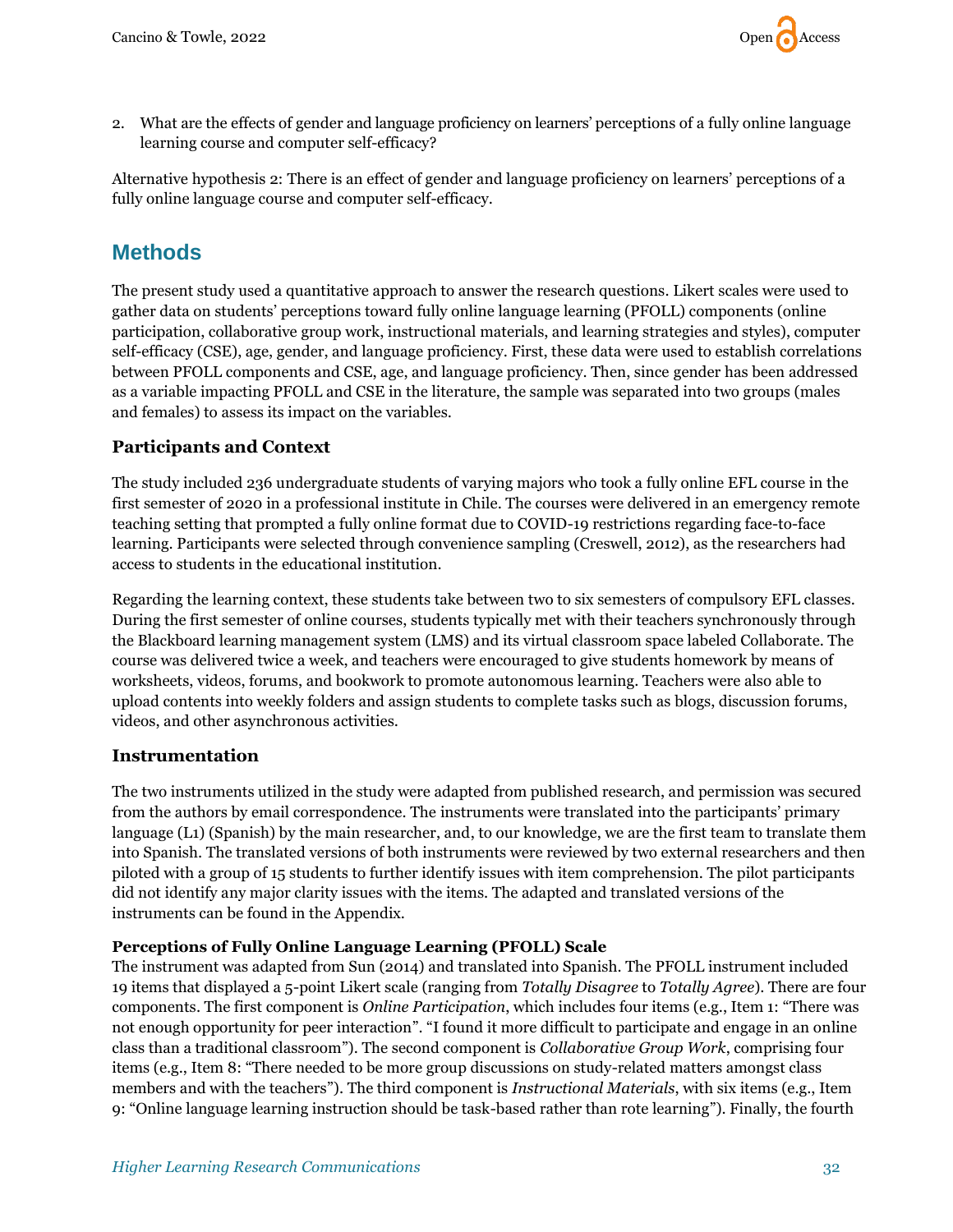

component is *Learning Strategies and Styles*, which includes five items (e.g., Item 13: "My preferences, needs, social life, technology choices, etc. were better served by online learning"). The order of the items was randomized, and four items were reverse-coded. Each of these components yields a score, which in the present study were presented separately as well as a full scale of the instrument addressing general perceptions toward fully online language learning. The PFOLL questionnaire also included age and gender.

To measure the internal consistency of each of the four areas, reliability analyses with Cronbach's alpha were conducted for each of the components. For online participation, Cronbach's alpha was .45, which is quite low. The reliability analysis suggested that removing two of the items in the component would increase internal reliability to .59, which is moderate (Hinton et al, 2014). The removed items may have decreased reliability for online participation since they did not directly address the component. For example, one of these items focused on the work done by the teacher to build an online community rather than the actual participation of the students ("Much work was needed by the teacher to foster the building of an online learning community"). The other component that had low reliability was collaborative group work, with a Cronbach's alpha of .4. Upon removing a single item in the component, the reliability increased to .54 which represents a moderately reliable figure (Hinton et al., 2014). The removed item may have decreased the reliability because it also focused on the discussion with the teacher ("There should have been more group discussions about the subject matter among the students and also with the teacher"). Instructional Materials and Learning Strategies and Styles both had a Cronbach's alpha value of .7, which suggests adequate internal consistency (Hinton et al., 2014).

#### **Computer Self-Efficacy Scale**

The computer self-efficacy scale (CSES) was adapted from Howard (2014). A 5-point Likert scale was used for the 12 items addressing CSE statements such as, "It is easy for me to achieve my goals with the computer" and "I can persist and complete almost any computer-related task." In line with Howard (2014) and Loar (2018), the scale displayed very good internal consistency, with a Cronbach's alpha value of .92. The questionnaire was also translated into Spanish.

## **Procedures**

The PFOLL and CSE instruments were administered by means of Google Forms. The links to the questionnaires were emailed to students taking an online EFL course for the first time in the first semester of 2020. These links included a section where the general aims of the study were outlined. The section also informed them that their data would be anonymized (numbers would be assigned to each participant), and that the study had received the required permissions from their institution and the ethics approval from the researchers' university. The students who answered the PFOLL questionnaire received the CSE questionnaire two weeks after the former to reduce potential fatigue effects. Thus, data for five variables were collected: PFOLL, CSE, language proficiency level, age, and gender. The data set for the PFOLL and CSE instruments were non-parametric.

## **Data Analysis**

A Shapiro-Wilk test was performed and showed that the distribution of both PFOLL total scores (*W* = 0.98; *p*  $<$  0.01) and CSE scores (*W* = 0.93; *p*  $<$  0.01) departed significantly from normality. Thus, non-parametric tests were used, and the medians (*Mdn*) were reported. Research question 1 required Spearman *rho* correlations with PFOLL components, CSE, and age, across gender. Regarding demographic variables, age (years of age) and gender (male-female) were included in the PFOLL questionnaire as single items. As for research question 2, a series of Mann-Whitney U tests with gender and language proficiency as the independent variables was employed. To access language proficiency data, TOEIC Bridge total score data were gathered for the sample by the end of the first semester of  $2020 (M = 458.31; SD = 69.34)$ . The TOEIC Bridge is a test administered to assess English proficiency in beginning and intermediate level learners by means of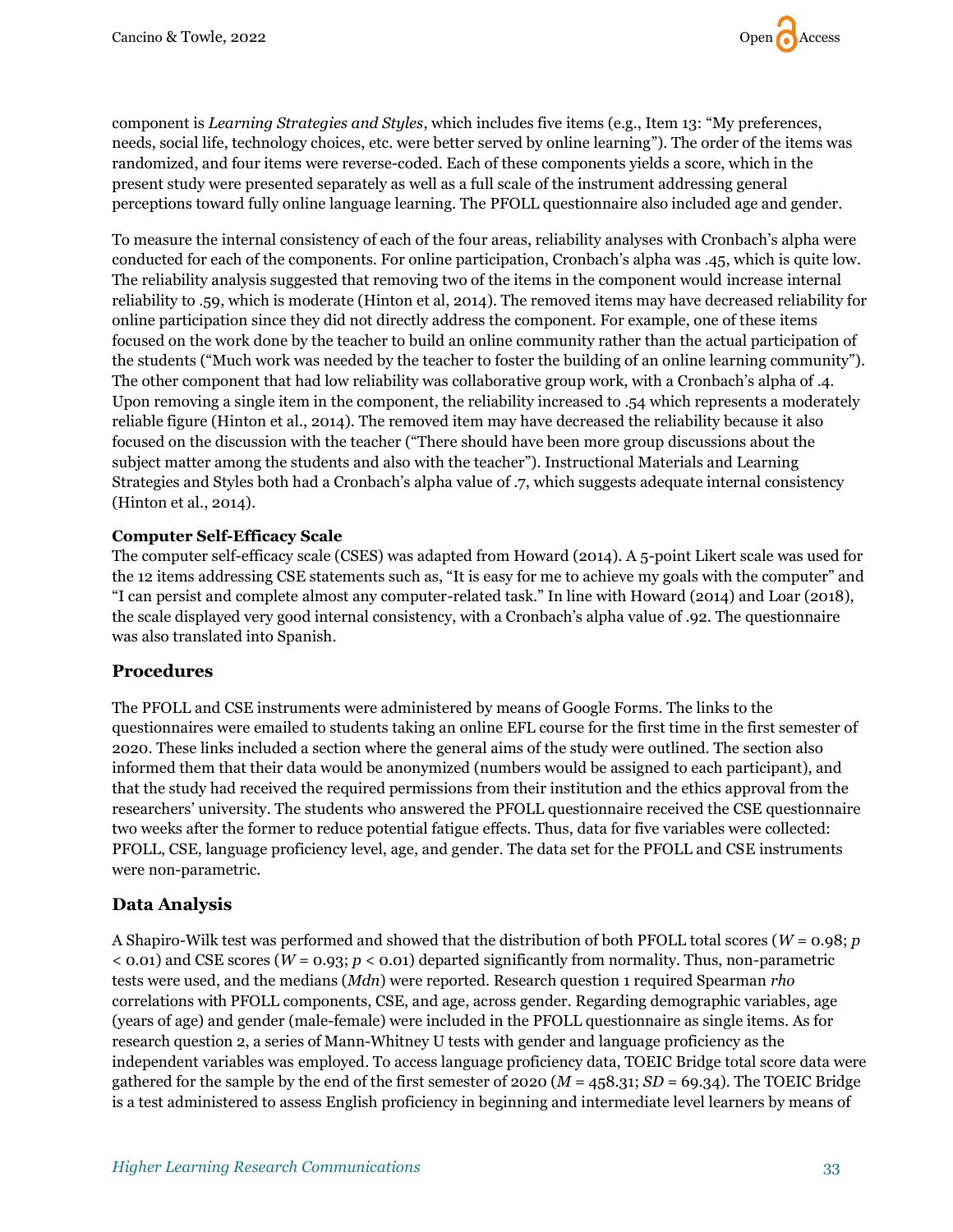

reading and listening comprehension items. These scores were converted to Common European Framework of Reference for Languages (CEFR) levels and were used to create two distinct groups: A2 (basic user; *n* = 66) and B1 (independent user;  $n = 170$ ). At test confirmed that the means of the A2 group (365.1) and the B1 group (495) were significantly different ( $p < .01$ ).

# **Results**

# **Descriptive Statistics**

The study included 236 undergraduate students (110 males and 126 females). Students completed an average of three EFL semester courses ( $M = 3.13$ ;  $SD = 1.77$ ). Ages of the participants ranged from 18 to 49 ( $M = 24$ ) years. Table 1 includes descriptive statistics for scores on the PFOLL questionnaire and each of the four subscales as well as CSE, across gender.

|                                | Overall mean $(n = 236)$ |           | Males $(n = 110)$ |                | Females $(n = 126)$ |      |                |           |
|--------------------------------|--------------------------|-----------|-------------------|----------------|---------------------|------|----------------|-----------|
|                                | $\boldsymbol{M}$         | <b>SD</b> | M                 | Mdn            | <b>SD</b>           | M    | Mdn            | <i>SD</i> |
| Online participation           | 2.07                     | 1.12      | 2.09              | $\overline{2}$ | 1.16                | 2.06 | $\overline{2}$ | 1.09      |
| Collaborative group work       | 4.03                     | .79       | 3.95              | 4              | .88                 | 4.09 | $\overline{4}$ | .69       |
| Instructional materials        | 4.27                     | .59       | 4.22              | 4.3            | .65                 | 4.3  | 4.4            | .53       |
| Learning strategies and styles | 3.69                     | .80       | 3.69              | 3.8            | .91                 | 3.68 | 3.6            | $\cdot$ 7 |
| <b>Total PFOLL</b>             | 3.51                     | .43       | 3.49              | 3.5            | .44                 | 3,54 | 3,5            | .42       |
| Computer Self-efficacy         | 4.14                     | .72       | 4.41              | 4.6            | .61                 | 3.91 | $\overline{4}$ | .72       |

**Table 1.** *Descriptive Statistics for PFOLL Components and CSE by Gender*

Results indicate that the most challenging component of the fully online language learning experience was online participation  $(M = 2.07; SD = 1.12)$ . Participants agreed with statements such as "I learnt in a small group rather than in a big class, e.g., I only practiced with a handful of classmates as I knew fewer classmates than I would have in the traditional classroom setting." A higher mean was found for the learning strategies and styles component  $(M = 3.69; SD = .80)$ , as they tended to agree that their online learning was more selfregulated than in a face-to-face setting. They agreed with statements such as "Without a classroom and the presence of a teacher, I found online learning to be more self-directed and self-regulated." Likewise, collaborative group work displayed a high mean (*M* = 4.03; *SD* = .79), as participants agreed with statements such as "I like the groupwork we had to do" and "Learner cooperation and collaboration should be encouraged in online learning." Finally, the highest mean was found in instructional materials (*M* = 2.07; *SD* = 1.12), where students agreed with statements such as "Learners should be encouraged to co-construct class resources and the learning environment and co-create new learning and knowledge." The mean for CSE (*M* = 4.14; *SD* = .72) was also high. The CSE mean for males was 4.41 (*SD* = .61) and 3.91 (*SD* = .72) for females.

# **Alternative Hypothesis 1**

The first alternative hypothesis states that there is a relationship between learner perceptions of a fully online language learning course, computer self-efficacy, and age, that is influenced by gender. Table 2 shows the relationships among the variables. As can be seen in Table 2, for males there were several significant positive correlations between CSE and age  $(r = .258, p < .01)$ , CSE and learning strategies and styles  $(r = .271, p < .01)$ , and CSE and instructional materials ( $r = .249$ ,  $p < .01$ ). Positive correlations between CSE, age, and some of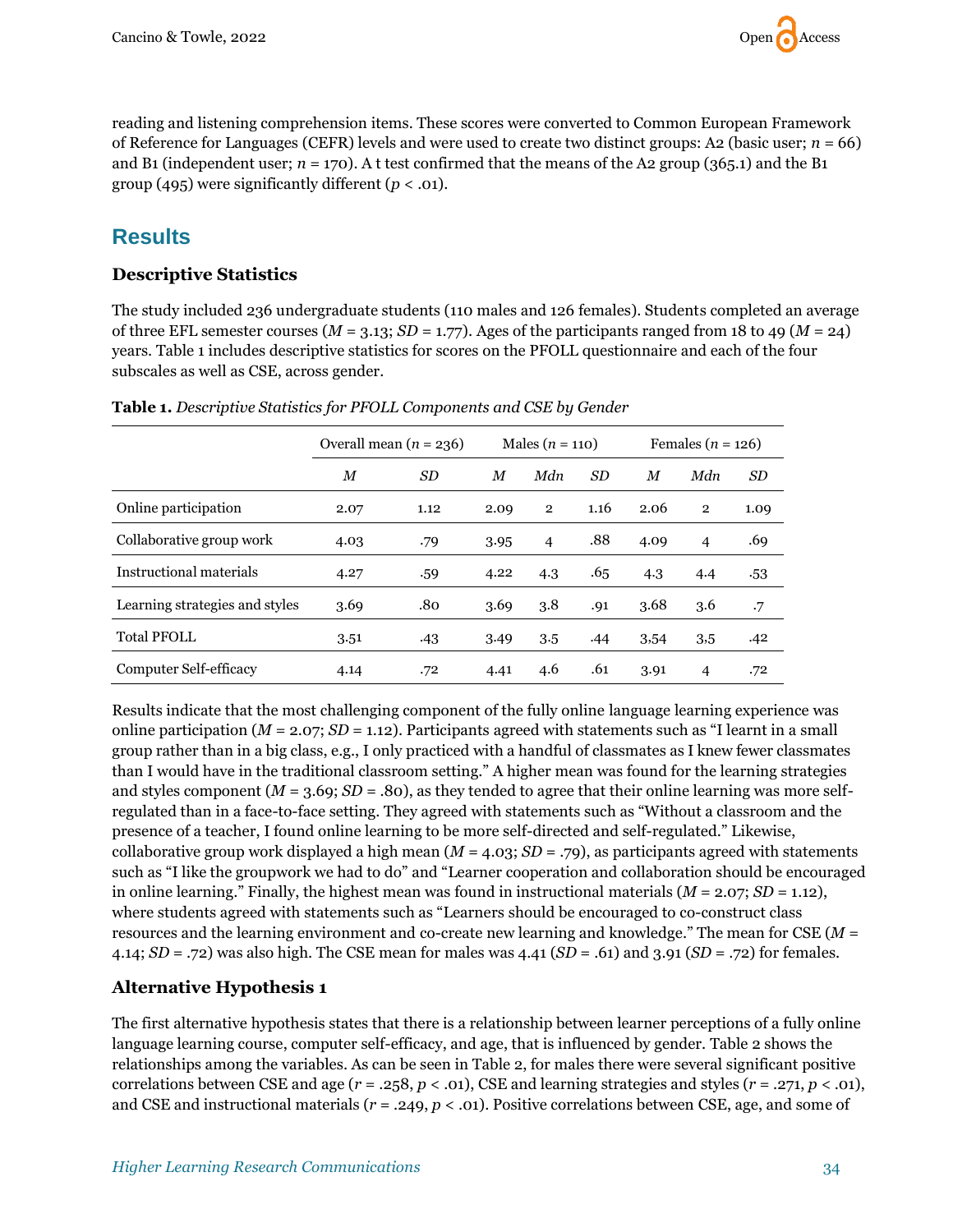the components of PFOLL were found in female learners. The strongest of these correlations was between CSE and learning strategies and styles (*r* = .355, *p* < .01). Overall, males had a higher correlation between age and CSE  $(r = .258, p < .01)$  than females  $(r = .199, p < .05)$ . For females, except for instructional materials, all the correlations between CSE and PFOLL components were higher. Table 2 displays Spearman's rho correlations between PFOLL components, CSE, and age, across gender.

|     | Age     |  | OP.                |                                                                                                                                                                                                                                        | GW |  | $IM$ and $M$ |  | <b>LSS</b> |  | TPFOLL |  | CSE |  |
|-----|---------|--|--------------------|----------------------------------------------------------------------------------------------------------------------------------------------------------------------------------------------------------------------------------------|----|--|--------------|--|------------|--|--------|--|-----|--|
|     | M       |  | M                  |                                                                                                                                                                                                                                        | м  |  | M            |  | M          |  | M      |  |     |  |
| Age | rho 1 1 |  |                    |                                                                                                                                                                                                                                        |    |  |              |  |            |  |        |  |     |  |
| OP  |         |  | rho -,015 ,100 1 1 |                                                                                                                                                                                                                                        |    |  |              |  |            |  |        |  |     |  |
| GW  |         |  |                    | rho -,072 -,069 -,293 <sup>**</sup> -,108 1 1                                                                                                                                                                                          |    |  |              |  |            |  |        |  |     |  |
|     |         |  |                    |                                                                                                                                                                                                                                        |    |  |              |  |            |  |        |  |     |  |
|     |         |  |                    |                                                                                                                                                                                                                                        |    |  |              |  |            |  |        |  |     |  |
|     |         |  |                    | TPFOLL rho -,060 -,005 ,166 ,416** ,642** ,589** ,590** ,402** ,625** ,616** 1 1                                                                                                                                                       |    |  |              |  |            |  |        |  |     |  |
|     |         |  |                    | 1 1 232°, 271 <sup>**</sup> 271 <sup>**</sup> 275°, 249 <sup>**</sup> 241 <sup>**</sup> 271 <sup>**</sup> 271 <sup>**</sup> 277 <sup>**</sup> 277 <sup>**</sup> 277 <sup>*</sup> 277 <sup>*</sup> 207 <sup>*</sup> 282 <sup>**</sup> 1 |    |  |              |  |            |  |        |  |     |  |

**Table 2.** *Correlations Between Age, PFOLL Components, and CSE for Males and Females*

*Note:* \* p < .05 (2-tailed); \*\* p < .01 (2-tailed)

A = Age; Online participation = OP; Group work = GW; Instructional materials = IM; Learning strategies and styles = LSS; Total PFOLL = TPFOLL; Computer self-efficacy = CSE.

# **Alternative Hypothesis 2**

The second alternative hypothesis states that there is an effect of gender and language proficiency on learners' perceptions of a fully online language course and computer self-efficacy. Mann-Whitney U tests were first conducted to assess whether the difference in the median scores for PFOLL and CSE could be explained in terms of language proficiency level (A1 and B2). Results revealed no significant differences (*p* > .05) in this respect. Then, a set of Mann-Whitney U tests was run to assess whether the difference in the medians of the PFOLL components and CSE could be explained in terms of gender. Test results (*U* = 4018, *p* < 0.05) revealed an effect for gender on CSE, where the CSE median score for males (*Mdn* = 4.41) was significantly higher than those of females ( $Mdn = 3.91$ ). The effect size for the difference ( $\eta$ 2) is rather large (.13).

# **Discussion**

# **Research Question 1**

Research Question 1 involved exploring the relationship between learner perceptions of a fully online language learning course, computer self-efficacy, and age by gender. Several findings are worth considering. Males had a significantly higher positive correlation between age and CSE  $(r = .258, p < .01)$  than females (*r* = .199, *p* < .05). This finding is in line with Jan (2015), who found that older students taking online courses displayed higher levels of CSE than younger learners. As Jan suggests, this is a rather surprising finding as younger participants are expected to display higher CSE. Since this relationship was found to be stronger in males, it can be surmised that older males may be more experienced with computers when compared to older females (He & Freeman; Koch et al., 2008). These prior experiences will likely contribute to a person's feelings of self-efficacy (Bandura, 2010) with computers. The weaker relationship between CSE and age for females may have also been influenced by computer anxiety (Awofala et al., 2019; He & Freeman, 2010). It is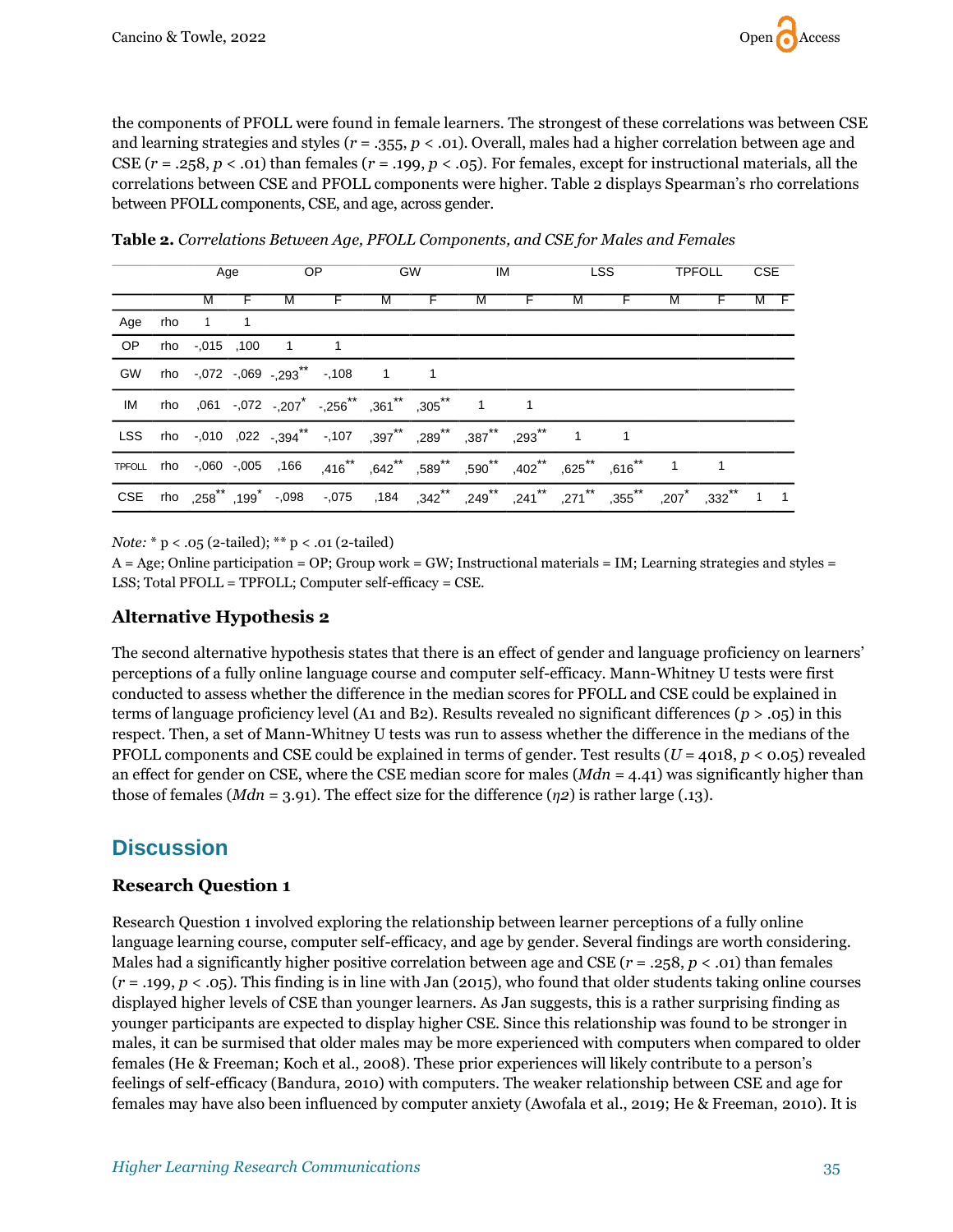

possible that even though the older female students had prior computer experiences, those experiences could have been negative due to computer anxiety and thus lower the correlation between age and CSE levels.

A significant relationship was not found between CSE and online participation by gender. It could be reasoned that the three components of PFOLL that correlated with CSE all require a degree of computer self-efficacy and competency to be able to perform tasks within these domains. For students to create a personalized learning environment, which is related to the learning strategies and styles component, they need to feel confident using the computer and computer software to have a sense of control (i.e., self-regulation). Regarding online participation, most students believed that their interaction was limited to participating in small groups, regardless of their CSE beliefs.

Females displayed higher correlations between CSE and collaborative group work and learning strategies and styles, results that can be explained in terms of how females and males may approach computers, technology, and the internet. Johnson (2011) found that females displayed more collaboration and peer interaction behaviors than males by creating more forum posts in an online platform, responding to others' posts more frequently, and reading others' posts more often than their male counterparts. In the present study, CSE and group work may have correlated for female learners due to the significant role of collaboration in their perceptions of online learning. This perception could be lowered if their collaboration experience is hindered because of the lack of beliefs in their abilities to use a computer efficiently enough to allow for peer-to-peer communication, collaboration, and connection in the online learning environment. Likewise, the perceptions of group work will likely be heightened if there are sufficient levels of CSE to create positive collaboration experiences amongst their peers. Similarly, collaboration and communication are important components of PLE as part of learning strategies and styles, which may have also strengthened the relationship of the component with CSE in females, as a lack of collaboration and communication has a greater impact on their online course perceptions (Johnson, 2011).

## **Research Question 2**

Research Question 2 involved exploring effects of gender and language proficiency on learner perceptions of a fully online language learning course and computer self-efficacy. The Mann Whitney tests did not show that language proficiency level and gender influenced PFOLL components. This suggests that female and male students perceived the four components similarly. Similarly, language proficiency was not found to significantly impact CSE. Perhaps the two group levels (A2 and B1) were quite like each other in terms of proficiency level, and teachers and students may have relied on their first languages to address the new learning context, which would make language proficiency levels less relevant when reporting perceptions toward an online course. A significant effect of gender on CSE was found, with males significantly outperforming females. This is consistent with previous studies (Cai et al., 2017; He & Freeman, 2010; Huffman et al., 2013; Koch et al., 2008; Whitley, 1997). Males in higher education typically display higher levels of CSE due to the higher number of hours exposed to computers than their female counterparts (He & Freeman, 2010; Koch et al., 2008). The strength of this relationship can increase over time, which is confirmed by the higher correlations found in the present study between CSE and age in males, who may be less affected by computer anxiety (Awofala et al., 2019; He & Freeman, 2010).

## **Limitations**

A limitation of the study is that the final number of participants who completed both questionnaires only represented 10% of the intended population. They were contacted using their institutional emails, which they may not have checked periodically. A larger sample may have yielded more significant differences in males and females regarding PFOLL components. In addition, the reliability issues identified with the PFOLL instrument for the components of online participation and group work prompted us to remove three items from the PFOLL questionnaire to increase internal consistency before data analysis. A revision of such items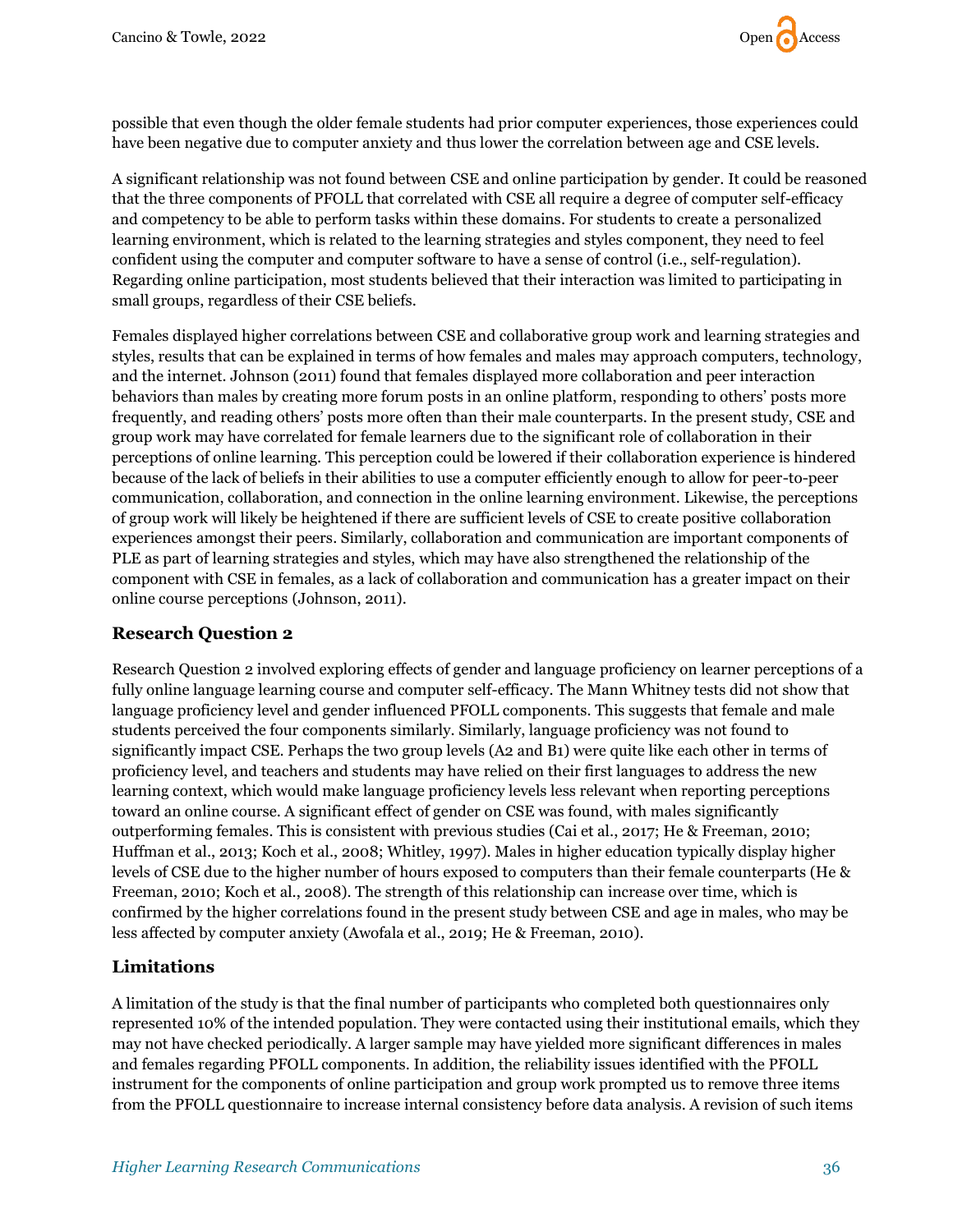would improve the instrument and its effectiveness in gauging perceptions regarding fully online courses. Furthermore, future studies with a qualitative component could explore specific aspects related to computer self-efficacy, such as computer anxiety and negative perceptions toward online participation.

# **Implications for Theory and Practice**

The results of this study highlight a few areas that could be addressed to enhance the perceptions of language learning in fully online environments in higher education EFL contexts. Regarding online participation, the findings in the present study are in line with other studies reporting that online participation and socialization in similar online settings was limited to small groups of students interacting rather than a whole class interaction environment (Capdeferro & Romero, 2012; Moore & Iida, 2010; Nor et al., 2012; Sun, 2014). Feeling disconnected from peers and the learning experience in general can lead to negative attitudes toward online learning (Nor et al., 2012) as well as feelings of isolation (Huss et al., 2015; Koh et al., 2010; Lala et al., 2017). These negative attitudes and feelings can be to some extent tackled by creating a sense of community in the classroom (Koh et al., 2010; Huss et al., 2015). The teacher can do so by facilitating dialogues over CMC tools, posting videos at the beginning of the course with introductions, providing timely feedback, offering virtual office hours, and moderating student discussions. In line with the findings of Huang et al. (2020), building a social community through social networks can also promote a sense of community that can reduce feelings of disconnectedness. Furthermore, educators could encourage students to set up study groups, use social media to create more informal moments to get to know their classmates, and diversify the groups of learners when participating in group tasks so they have a chance to interact with more students. Students in the present study enjoyed the collaborative work they carried out, and engaged in activities that made it possible for them to collaborate with their classmates in small groups in a virtual and synchronous manner. Teachers can enter these "break-out rooms" to give support and feedback throughout the activity. Moreover, Blackboard offered asynchronous spaces for forums and blogs where the students could collaborate with the teacher and classmates to support their language learning. These online collaborative activities were based on problem-solving, information gathering, and identifying language gaps, all of which are crucial to promote learning based on discovery in emergency remote teaching settings (Huang et al., 2020), and can make learning relevant to the real world as part of a CoP (Wenger, 1999).

Participants believed they should be encouraged to be creative and that they should participate in the coconstruction of the online learning resources to be used in the learning environment. This is in line with Sun's (2014) findings, in which students showed a high level of appreciation and awareness for task-based, authentic, and learner-generated online materials containing real-life problem-solving and critical thinking skills. When online course materials include educational videos, various forms of media such as tutorials and web-based tasks, activities that are game-based, and collaborative projects, learning can become more relevant and interactive (Vlachopoulos & Makri, 2019). When students find it difficult to adapt their strategies to stay engaged in the fully online EFL lesson, creating a personalized learning environment that is more specific to the learning preferences and needs of the student (Dabbagh & Fake, 2017; Reinders, 2014) can increase participation and self-regulation. Teachers can make use of a variety of instructional materials (e.g., tutorials, synchronous class sessions that were recorded and could be seen at any time, vocabulary and grammar worksheets, forums, blogs, videos, and interactive websites) that can be uploaded onto CMCs such as Blackboard. These collaboration tools will increase the temporal possibilities that online learning settings can provide and can expand the positive impact of emergency remote teaching settings (Bond et al., 2021).

Finally, another area that can be improved upon is the level of CSE for female learners, which impacts their perceptions toward group work and learning strategies and styles. Although their CSE levels were moderately high in the study, males significantly outperformed them. This is important because CSE can influence perceptions toward group work and learning strategies by establishing a more personalized learning environment. Increasing the ability to use computer equipment (Simmering et al., 2009) and incorporating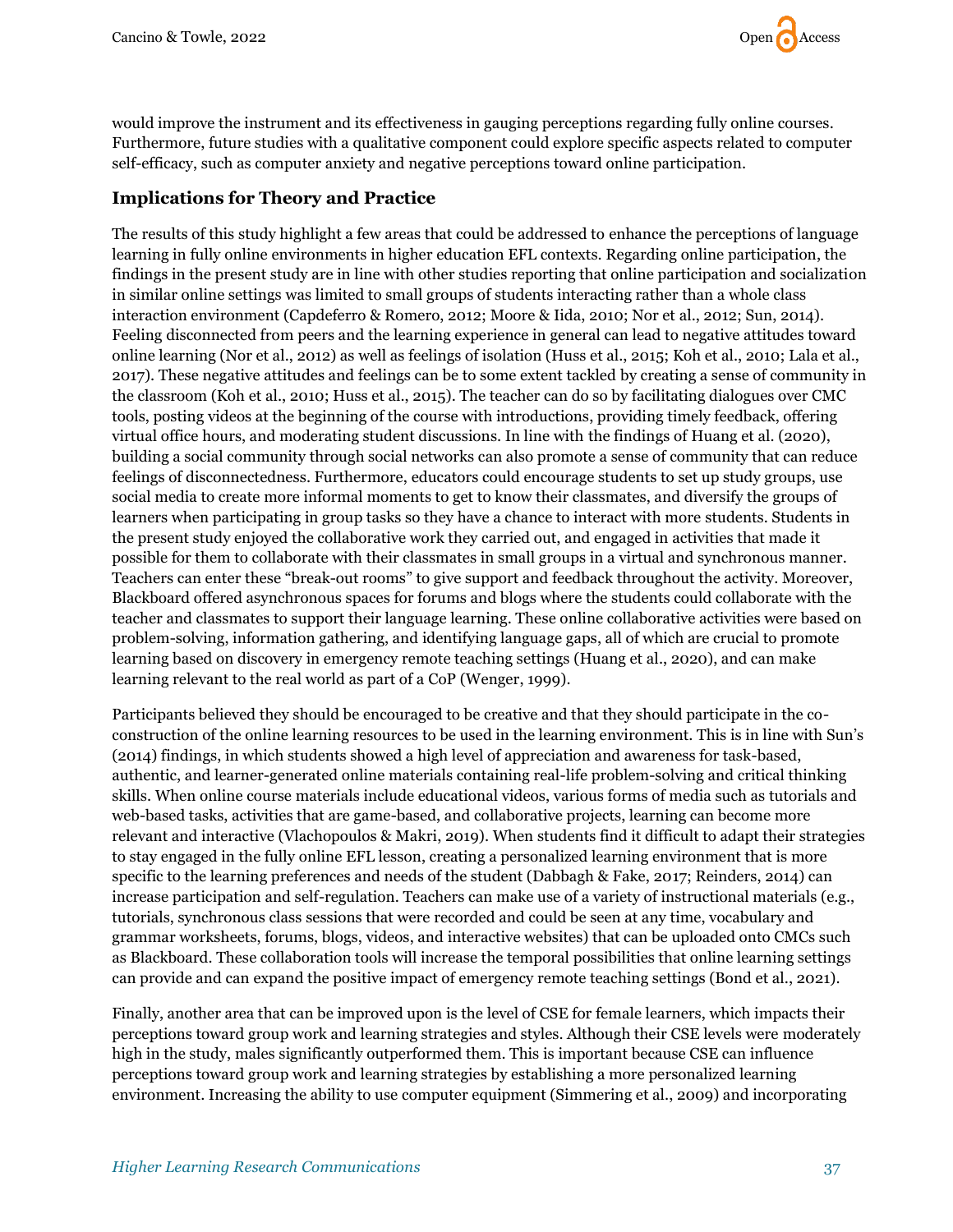

collaboration and peer-interaction into the online language learning environment (González-Gómez et al., 2012; Johnson, 2011) can promote healthy levels of CSE.

# **Conclusion**

The present study sought to explore the perceptions that EFL higher education learners held toward a fully online language learning course and whether those perceptions were related to computer self-efficacy, age, gender, and language proficiency level. Results revealed that students had overall positive perceptions of the fully online language learning course regarding collaborative group work, instructional materials, and learning strategies and styles, and that they displayed negative reactions toward online participation. Findings revealed significant relationships between CSE and PFOLL components, except for online participation across gender. Gender had an effect on CSE, with males displaying significantly higher CSE than females. It can be concluded that many of the negative perceptions reported by these learners could be to some extent tackled by the way in which the teacher creates a sense of community in the classroom and by the creation of collaborative tools that increase online participation. The perceptions that learners held toward fully online courses seem to be unaffected by gender and proficiency level, although gender did impact CSE. The COVID-19 pandemic has reshaped education and much of EFL learning will continue to be offered in virtual formats. As more schools and universities are opting to provide their students with online options for attending classes, teachers should focus on increasing peer collaboration and interaction in emergency remote teaching settings. In doing so, teachers and administrative authorities will be able to embark on a fully online learning endeavor with a better understanding of the learner experience and will identify more strategies to confront the difficulties and challenges that their students will likely face.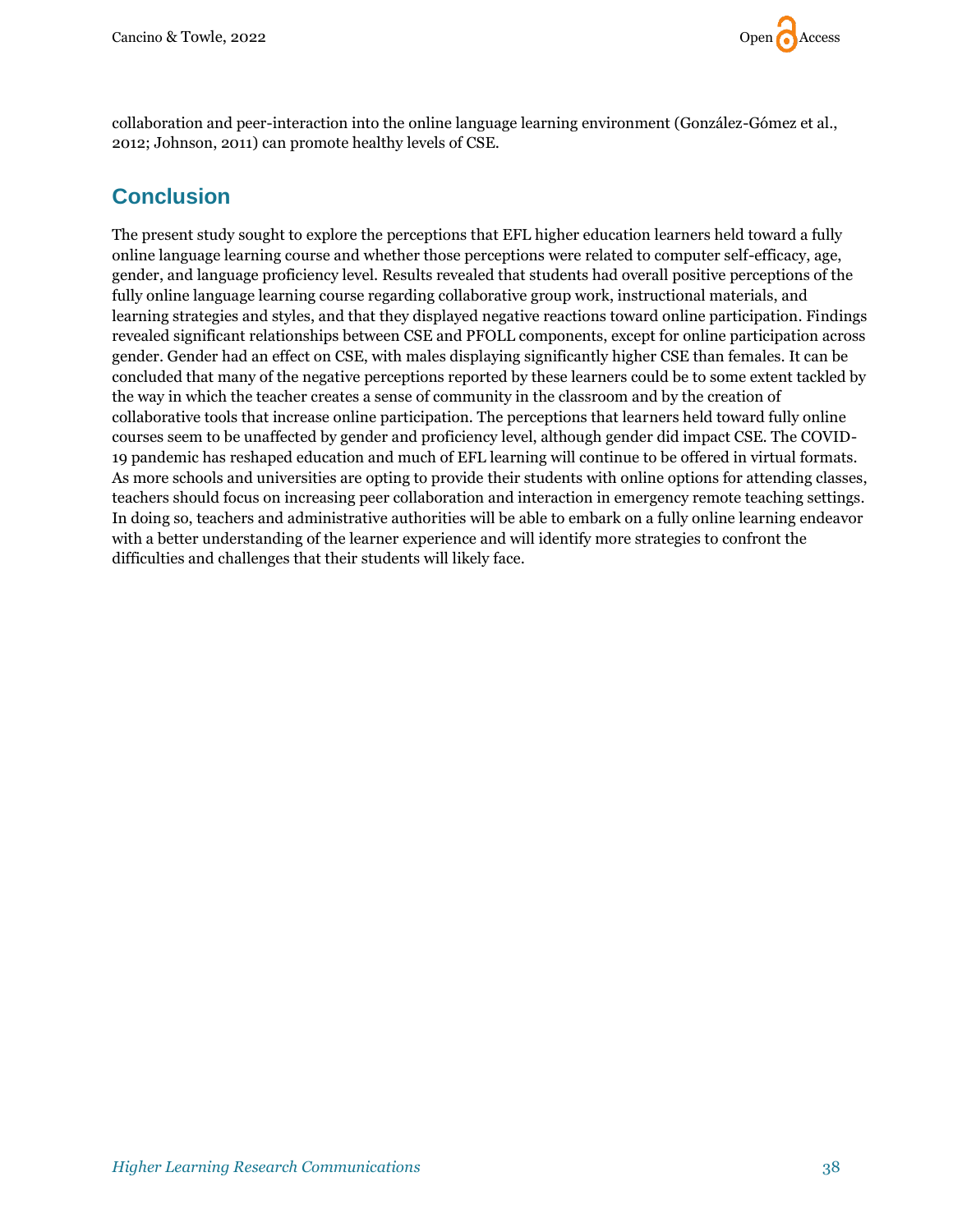

# **References**

- Alamri, W. A. (2018). Communicative language teaching: Possible alternative approaches to CLT and teaching contexts. *English Language Teaching*, *11*(10), 132–138. <http://doi.org/10.5539/elt.v11n10p132>
- Al-Dheleai, Y. M., & Tasir, Z. (2016). Facebook to facilitate instructor roles in course-related online interaction: A pilot study. *Journal of Theoretical and Applied Information Technology*, *89*(2), 343–351.
- Anderson, N., Lankshear, C., Timms, C., & Courtney, L. (2008). "Because it's boring, irrelevant and I don't like computers": Why high school girls avoid professionally-oriented ICT subjects. *Computers & Education*, *50*(4), 1304–1318. <https://doi.org/10.1016/j.compedu.2006.12.003>
- Awofala, A. O., Olabiyi, O. S.,Awofala, A. A.,Arigbabu,A. A., Fatade, A. O., & Udeani, U. N. (2019). Attitudes toward computer, computer anxiety and gender as determinants of pre-service science, technology, and mathematics teachers' computer self-efficacy. *Digital Education Review*, *36*, 51–67. [https://doi.org/10.1344/der.2019.36.51-67](https://doi.org/10.1344/der.2019.36.51-67 )
- Bandura,A. (1977). Self-efficacy: toward a unifying theory of behavioral change. *Psychological Review*, *84*(2), 191–215. [https://doi.org/10.1037/0033-295X.84.2.191](https://psycnet.apa.org/doi/10.1037/0033-295X.84.2.191)
- Bandura, A. (1993). Perceived self-efficacy in cognitive development and functioning. *Educational Psychologist, 28*(2), 117–148. [https://doi.org/10.1207/s15326985ep2802\\_3](https://doi.org/10.1207/s15326985ep2802_3)
- Bandura,A. (2010). Self-efficacy. In *The Corsini Encyclopedia of Psychology* (4th ed., pp. 1534–1536). John Wiley & Sons.
- Barnard, L., Paton, V., & Lan, W. (2008). Online self-regulatory learning behaviors as a mediator in the relationship between online course perceptions with achievement. *The International Review of Research in Open and Distributed Learning*, *9*(2), 1–11. <https://doi.org/10.19173/irrodl.v9i2.516>
- Bernard, R. M., Abrami, P. C., Borokhovski, E., Wade, C. A., Tamim, R. M., Surkes, M. A., & Bethel, E. C. (2009). A meta-analysis of three types of interaction treatments in distance education. *Review of Educational Research*, *79*(3), 1243–1289. [https://doi.org/10.3102/0034654309333844](https://doi.org/10.3102%2F0034654309333844)
- Bond, M., Bedenlier, S., Marín, V. I., & Händel, M. (2021). Emergency remote teaching in higher education: mapping the first global online semester. *International Journal of Educational Technology in Higher Education*, *18*(1), 1–24. https://doi.org/10.31219/osf.io/gsdu7
- Brew, L. S. (2008). The role of student feedback in evaluating and revising a blended learning course. *The Internet and Higher Education*, *11*(2), 98–105. <http://dx.doi.org/10.1016/j.iheduc.2008.06.002>
- Broadbent, J., & Poon, W. L. (2015). Self-regulated learning strategies & academic achievement in online higher education learning environments: A systematic review. *The Internet and Higher Education*, *27*, 1–13. <https://doi.org/10.1016/j.iheduc.2015.04.007>
- Brooks, J. G., & Brooks, M. G. (1999). *In search of understanding: The case for constructivist classrooms*. Association for Supervision & Curriculum Development.
- Cai, Z., Fan, X., & Du, J. (2017). Gender and attitudes toward technology use: A meta-analysis. *Computers & Education*, *105*, 1–13. <https://doi.org/10.1016/j.compedu.2016.11.003>
- Capdeferro, N., & Romero, M. (2012). Are online learners frustrated with collaborative learning experiences?. *The International Review of Research in Open and Distributed Learning*, *13*(2), 26–44. <https://doi.org/10.19173/irrodl.v13i2.1127>
- Chang, M. M. (2005). Applying self-regulated learning strategies in a web-based instruction—an investigation of motivation perception. *Computer Assisted Language Learning*, *18*(3), 217–230. <https://doi.org/10.1080/09588220500178939>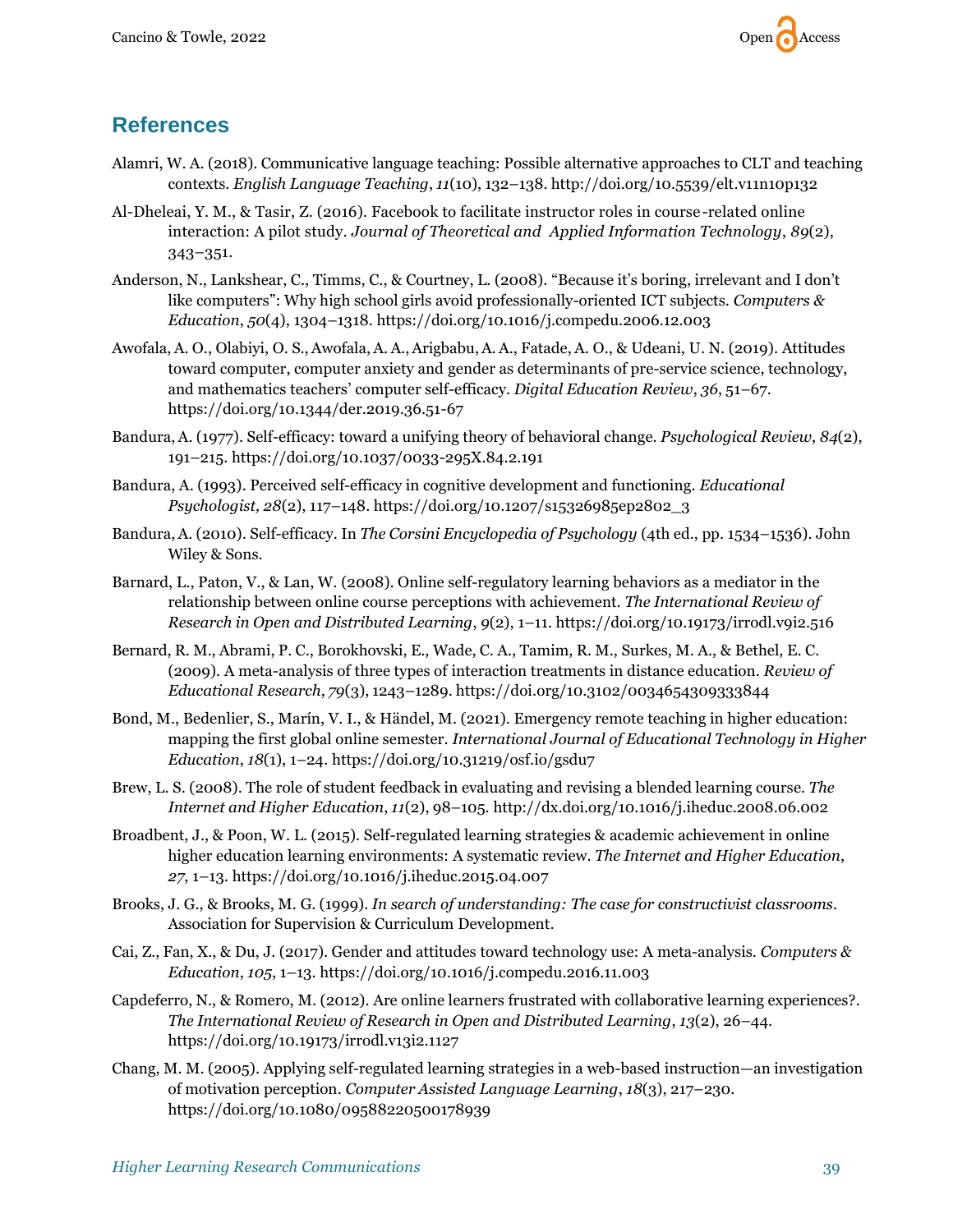

- Chou, C. H., & Pi, S. M. (2015). The effectiveness of Facebook groups for e-learning. *International Journal of Information and Education Technology*, *5*(7), 477–482. <https://doi.org/10.7763/IJIET.2015.V5.553>
- Coffin, R. J., & MacIntyre, P. D. (1999). Motivational influences on computer-related affective states. *Computers in Human Behavior*, *15*(5), 549–569[.https://doi.org/10.1016/S0747-5632\(99\)00036-9](https://psycnet.apa.org/doi/10.1016/S0747-5632(99)00036-9)
- Cooper, J. (2006). The digital divide: The special case of gender. *Journal of Computer Assisted Learning*, *22*(5), 320–334. <https://doi.org/10.1111/j.1365-2729.2006.00185.x>
- Creswell, J. W. (2012). *Educational research: Planning, conducting, and evaluating quantitative and qualitative research* (4th ed.). Pearson.
- Dabbagh, N., & Fake, H. (2017). College students' perceptions of personal learning environments through the lens of digital tools, processes and spaces. *Journal of New Approaches in Educational Research (NAER Journal)*, *6*(1), 28–36. <https://doi.org/10.7821/naer.2017.1.215>
- Day, T., Chang, I. C. C., Chung, C. K. L., Doolittle, W. E., Housel, J., & McDaniel, P. N. (2021). The immediate impact of COVID-19 on postsecondary teaching and learning. *The Professional Geographer*, *73*(1),1– 13. <https://doi.org/10.1080/00330124.2020.1823864>
- Diep, A. N., Zhu, C., Cocquyt, C., De Greef, M., & Vanwing, T. (2019). Adult learners' social connectedness and online participation: the importance of online interaction quality. *Studies in Continuing Education*, *41*(3), 326–346. <https://doi.org/10.1080/0158037X.2018.1518899>
- Donato, R. (2004). 13: Aspects of collaboration in pedagogical discourse. *Annual Review of Applied Linguistics*, *24*, 284–302. <https://doi.org/10.1017/s026719050400011x>
- Dupin-Bryant, P. A. (2004). Pre-entry variables related to retention in online distance education. *The American Journal of Distance Education*, *18*(4), 199–206. [https://doi.org/10.1207/s15389286ajde1804\\_2](https://doi.org/10.1207/s15389286ajde1804_2)
- Ellison, N. B., Steinfield, C., & Lampe, C. (2007). The benefits of Facebook "friends:" Social capital and college students' use of online social networksites. *Journal of Computer-Mediated Communication*, *12*(4), 1143–1168. <https://doi.org/10.1111/j.1083-6101.2007.00367.x>
- Giovannella, C. (2021). Effect induced by the COVID-19 Pandemic on students' perception about technologies and distance learning. In Ó. Mealha, M. Rehm, & T. Rebedea (Eds.), *Ludic, Co-design and Tools Supporting Smart Learning Ecosystems and Smart Education* (pp. 105–116). Springer.
- González-Gómez, F., Guardiola, J., Rodríguez, Ó. M., & Alonso, M. Á. M.(2012). Gender differences in elearning satisfaction. *Computers & Education*, *58*(1), 283–290. <https://doi.org/10.1016/j.compedu.2011.08.017>
- Hampel, R. (2013). Making meaning online: Computer-mediated communication for language learning. In: A. Peti-Stantić & M. Stanojević (Eds.), *Language as Information. Proceedings from the CALS Conference 2012* (pp. 89–106). Peter Lang.
- Harrell, I. L., & Bower, B. L. (2011). Student characteristics that predict persistence in community college online courses. *American Journal of Distance Education*, *25*(3), 178–191. <http://dx.doi.org/10.1080/08923647.2011.590107>
- He, J., & Freeman, L. A. (2010). Are men more technology-oriented than women? The role of gender on the development of general computer self-efficacy of college students. *Journal of Information Systems Education*, *21*(2), 203–212. <https://doi.org/10.17705/1cais.02612>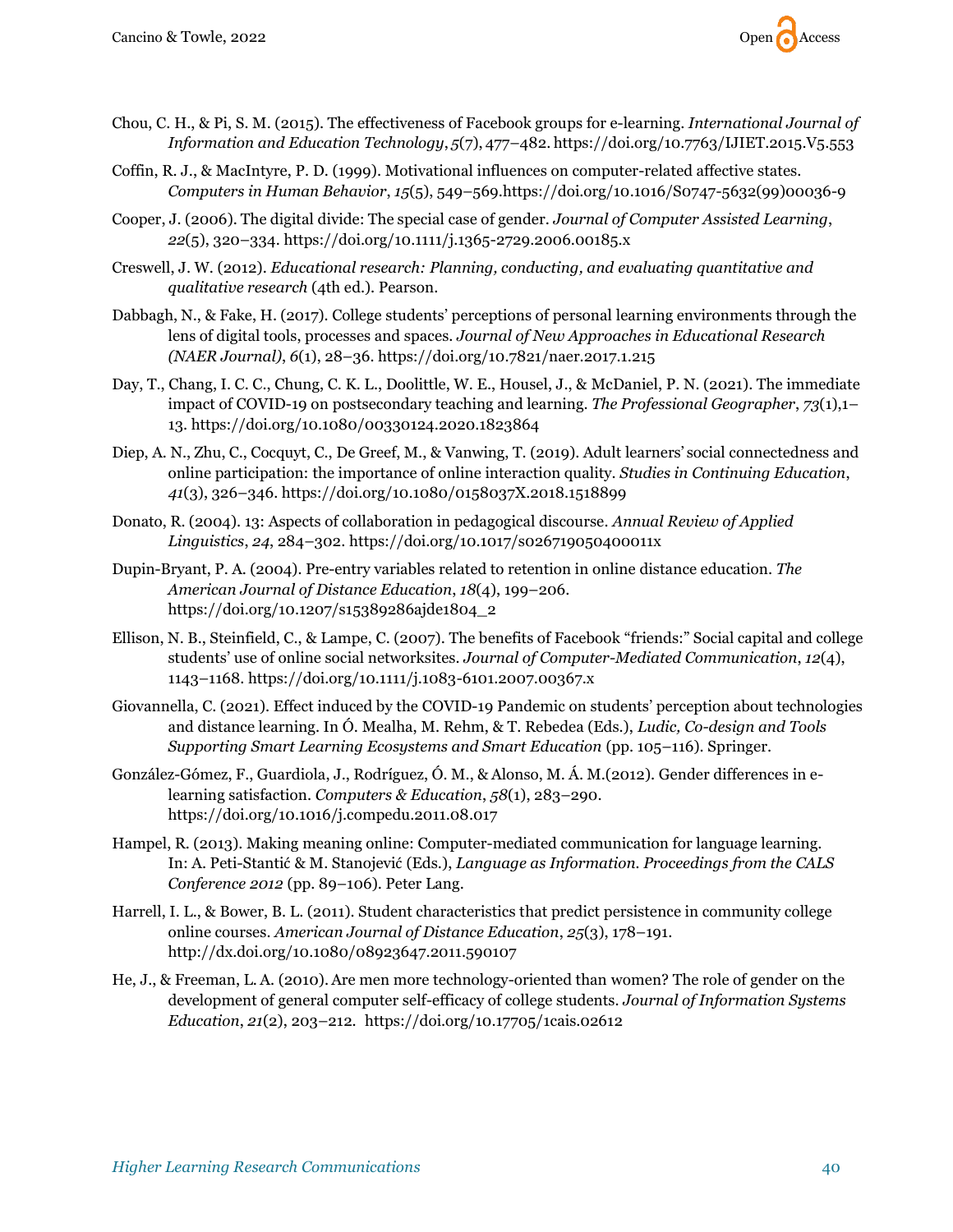

- Heo, H., Bonk, C. J., & Doo, M. Y. (2021). Enhancing learning engagement during COVID‐19 pandemic: Self‐ efficacy in time management, technology use, and online learning environments. *Journal of Computer Assisted Learning. 37*(6), 1640–1652. https://doi.org/10.1111/jcal.12603
- Hinton, P. R., McMurray, I., & Brownlow, C. (2014). *SPSS Explained* (2nd ed.). Routledge.
- Hodges, C., Moore, S., Lockee, B., Trust, T., & Bond, A. (2020). The difference between emergency remote teaching and online learning*. EDUCAUSE Review, 3*[. https://er.educause.edu/articles/2020/3/the](https://er.educause.edu/articles/2020/3/the-difference-between-emergency-remote-teaching-and-online-learning)[difference-between-emergency-remote-teaching-and-online-learning](https://er.educause.edu/articles/2020/3/the-difference-between-emergency-remote-teaching-and-online-learning)
- Howard, M. C. (2014). Creation of a computer self-efficacy measure: Analysis of internal consistency, psychometric properties, and validity. *Cyberpsychology, Behavior, and Social Networking*, *17*(10), 677–681. <https://doi.org/10.1089/cyber.2014.0255>
- Huang, R., Tlili, A., Chang, T.-W., Zhang, X., Nascimbeni, F., & Burgos, D. (2020). Disrupted classes, undisrupted learning during COVID-19 outbreak in China: Application of open educational practices and resources. *Smart Learning Environments, 7*(1), 1–15. https://doi.org/10.1186/s40561-020- 00125-8
- Huffman,A. H., Whetten, J., & Huffman, W. H. (2013). Using technology in higher education: The influence of gender roles on technology self-efficacy. *Computers in Human Behavior*, *29*(4), 1779–1786. <https://doi.org/10.1016/j.chb.2013.02.012>
- Huss, J.A., Sela, O., & Eastep, S. (2015). A case study of online instructors and their quest for greater interactivity in their courses: Overcoming the distance in distance education. *Australian Journal of Teacher Education*, *40*(4), 72–86.<https://doi.org/10.14221/ajte.2015v40n4.5>
- Jan, S. K. (2015). The relationships between academic self-efficacy, computer self-efficacy, prior experience, and satisfaction with online learning. *American Journal of Distance Education*, *29*(1), 30–40. https://doi.org/10.1080/08923647.2015.99
- Johnson, R. D. (2011). Gender differences in e-learning: Communication, social presence, and learning outcomes. *Journal of Organizational and End User Computing (JOEUC)*, *23*(1), 79–94. <https://doi.org/10.4018/joeuc.2011010105>
- Karsten, R., Mitra, A., & Schmidt, D. (2012). Computer self-efficacy: A meta-analysis. *Journal of Organizational and End User Computing (JOEUC)*, *24*(4), 54–80. <https://doi.org/10.4018/joeuc.2012100104>
- Keengwe, J., & Kang, J. J. (2013). A review of empirical research on blended learning in teacher education programs. *Education and Information Technologies*, *18*(3), 479–493. <https://doi.org/10.1007/s10639-011-9182-8>
- Koch, S. C., Müller, S. M., & Sieverding, M. (2008). Women and computers: Effects of stereotype threat on attribution of failure. *Computers & Education*, *51*(4), 1795–1803. <http://dx.doi.org/10.1016/j.compedu.2008.05.007>
- Koh, M. H., Barbour, M., & Hill, J. R. (2010). Strategies for instructors on how to improve online groupwork. *Journal of Educational Computing Research*, *43*(2), 183–205. [https://doi.org/10.2190/EC.43.2.c](https://doi.org/10.2190%2FEC.43.2.c)
- Lala, R., Jeuring, J., Van Dortmont, J., & Van Geest, M. (2017). Scenarios in virtual learning environments for one-to-one communication skills training. *International Journal of Educational Technology in Higher Education*, *14*(1), 1–15. <https://doi.org/10.1186/s41239-017-0054-1>
- Lim, C. K. (2001). Computer self-efficacy, academic self-concept, and other predictors of satisfaction and future participation of adult distance learners. *American Journal of Distance Education*, *15*(2), 41– 51. <https://doi.org/10.1080/08923640109527083>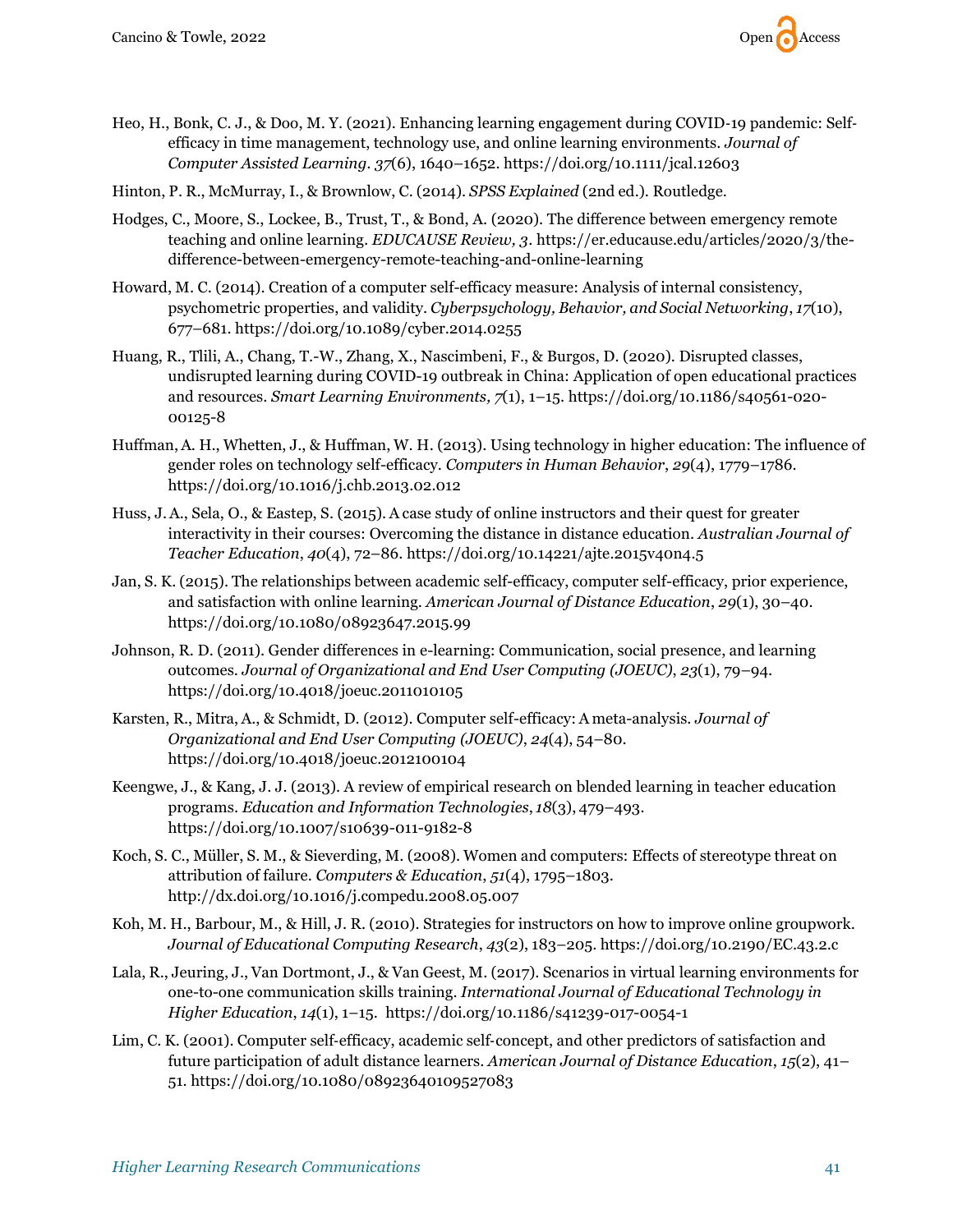

- Lin, C. H., Zhang, Y., & Zheng, B. (2017). The roles of learning strategies and motivation in online language learning: A structural equation modeling analysis. *Computers & Education*, *113*, 75–85. <https://doi.org/10.1016/j.compedu.2017.05.014>
- Loar, E.A. (2018). Computer Self-Efficacy Revisited. *Journal of Instructional Research*, *7*, 55–59.
- Miyazoe, T., & Anderson, T. (2010). The interaction equivalency theorem. *Journal of Interactive Online Learning*, *9*(2), 94–104.
- Moore, K., & Iida, S. (2010). Students' perception of supplementary, online activities for Japanese language learning: Groupwork, quiz and discussion tools. *Australasian Journal of Educational Technology*, *26*(7), 966–979. <https://doi.org/10.14742/ajet.1028>
- Moore, M. G. (1989). Editorial: Three types of interaction. *American Journal of Distance Education, 3*, 1–7. <https://doi.org/10.1080/08923648909526659>
- Moore, M. G. (Ed.). (2013). *Handbook of distance education*. Routledge. <https://doi.org/10.4324/9780203803738>
- Murphy, C. A., Coover, D., & Owen, S. V. (1989). Development and validation of the computer self-efficacy scale. *Educational and Psychological Measurement*, *49*(4), 893–899. [https://doi.org/10.1177/001316448904900412](https://psycnet.apa.org/doi/10.1177/001316448904900412)
- Nelson, L. J., & Cooper, J. (1997). Gender differences in children's reactions to success and failure with computers. *Computers in Human Behavior*, *13*(2), 247–267. [https://doi.org/10.1016/S0747-](https://psycnet.apa.org/doi/10.1016/S0747-5632(97)00008-3) [5632\(97\)00008-3](https://psycnet.apa.org/doi/10.1016/S0747-5632(97)00008-3)
- Nguyen, L. V. (2011). Learners' reflections on and perceptions of computer-mediated communication in a language classroom: A Vietnamese perspective. *Australasian Journal of Educational Technology*, *27*(8), 1413–1436. <https://doi.org/10.14742/ajet.901>
- Nor, N. F. M., Hamat,A., & Embi, M.A. (2012). Patterns of discourse in online interaction: Seeking evidence of the collaborative learning process. *Computer Assisted Language Learning*, *25*(3), 237–256. <https://doi.org/10.1080/09588221.2012.655748>
- Pawlak, M., Csizér, K., & Soto, A. (2020). Interrelationships of motivation, self-efficacy and self-regulatory strategy use: An investigation into study abroad experiences. *System, 93*, 102300. https://doi.org/10.1016/j.system.2020.102300
- Prescott, J., & Bogg, J. (2011). Segregation in a male-dominated industry: Women working in the computer games industry. *International Journal of Gender, Science and Technology*, *3*(1), 205–227.
- Reinders, H. (2014). Personal learning environments for supporting out-of-class language learning. *English Teaching Forum, 52*, 14–19.
- Simmering, M. J., Posey, C., & Piccoli, G. (2009). Computer self‐efficacy and motivation to learn in a self‐ directed online course. *Decision Sciences Journal of Innovative Education*, *7*(1), 99–121. <https://doi.org/10.1111/j.1540-4609.2008.00207.x>
- Sun, S. Y. (2014). Learner perspectives on fully online language learning. *Distance Education*, *35*(1), 18–25. <https://doi.org/10.1080/01587919.2014.891428>
- Sun, S. Y. H. (2011). Online language teaching: The pedagogical challenges. *Knowledge Management & E-Learning: An International Journal*, *3*(3), 428–447. <https://doi.org/10.34105/j.kmel.2011.03.030>
- Tai, H. C. (2016). Effects of collaborative online learning on EFL learners' writing performance and self-efficacy. *English Language Teaching*, *9*(5), 119–133[.http://dx.doi.org/10.5539/elt.v9n5p119](http://dx.doi.org/10.5539/elt.v9n5p119)
- Tomlinson, B., & Whittaker, C. (2013). *Blended learning in English language teaching.* British Council.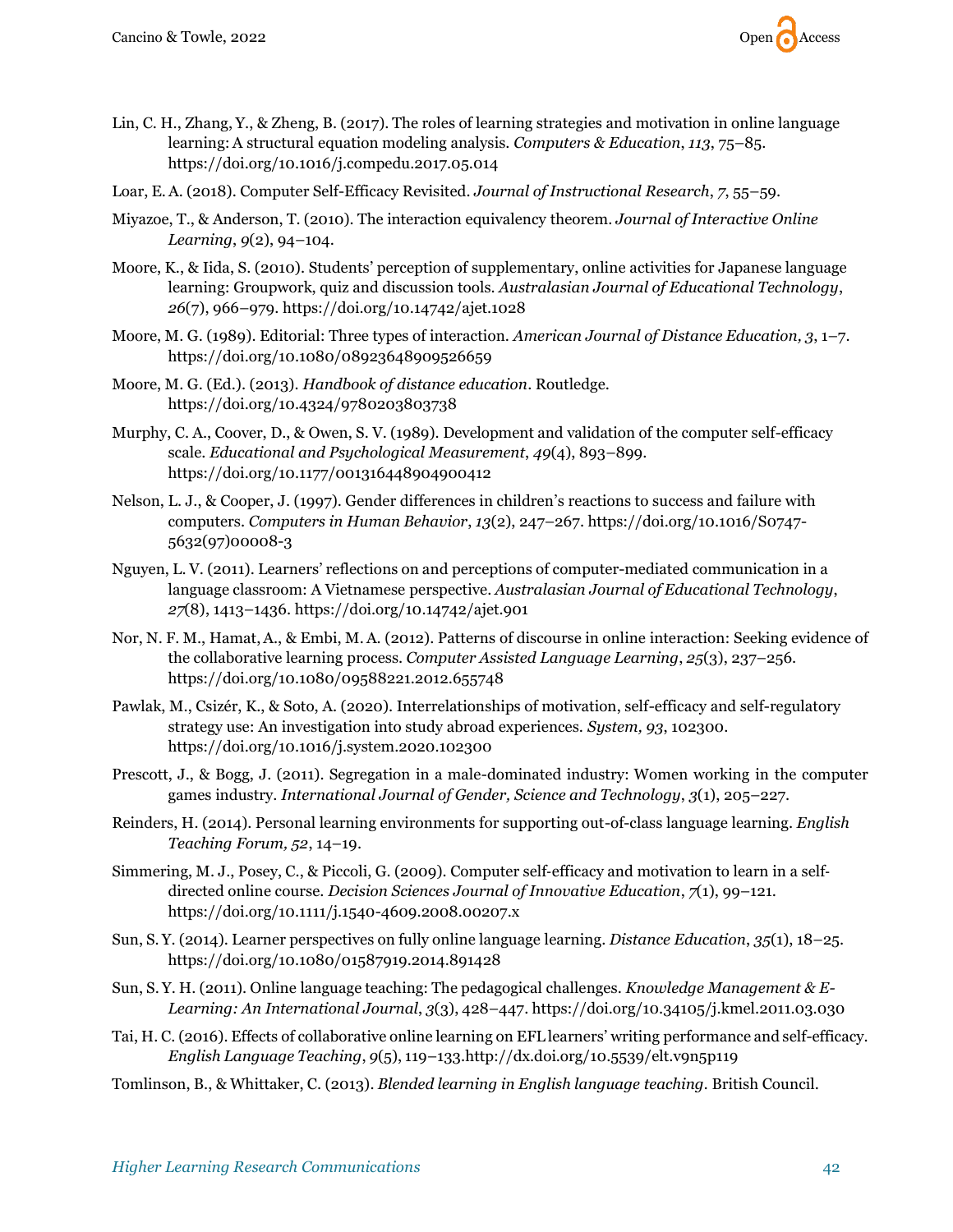

- Torkzadeh, G., & Koufteros, X. (1994). Factorial validity of a computer self-efficacy scale and the impact of computer training. *Educational and Psychological Measurement*, *54*(3), 813–821. [https://doi.org/10.1177/0013164494054003028](https://psycnet.apa.org/doi/10.1177/0013164494054003028)
- Vlachopoulos, D., & Makri, A. (2019). Online communication and interaction in distance higher education: A framework study of good practice. *International Review of Education*, *65*(4), 605–632. <https://doi.org/10.1007/s11159-019-09792-3>
- Wang, Y., & Chen, N. S. (2013). Engendering interaction, collaboration, and reflection in the design of online learning assessment in language learning: A reflection from the course designers. In B. Zou, M. Xing, C. Xiang, Y. Wang, & M. Sun (Eds.), *Computer-assisted foreign language teaching and learning: Technological advances* (pp. 16–38). IGI Global. <https://doi.org/10.4018/978-1-4666-2821-2.ch002>
- Wenger, E. (1999). *Communities of practice: Learning, meaning, and identity.* Cambridge University Press.
- Wenger, E., McDermott, R. A., & Snyder, W. (2002). *Cultivating communities of practice: A guide to managing knowledge.* Harvard Business Press.
- White, C. (1995).Autonomy and strategy use in distance foreign language learning: Research findings. *System: An International Journal of Educational Technology and Applied Linguistics*, *23*(2), 207– 221. [https://doi.org/10.1016/0346-251X\(95\)00009-9](https://doi.org/10.1016/0346-251X(95)00009-9)
- White, C. (2009). *Towards a learner-based theory of distance language learning: The concept of the learnercontext interface.* Routledge.
- Whitley, B. E. (1997). Gender differences in computer-related attitudes and behavior: A meta-analysis. *Computers in Human Behavior*, *13*(1), 1–22. [https://doi.org/10.1016/S0747-5632\(96\)00026-X](https://doi.org/10.1016/S0747-5632(96)00026-X)
- Xiao, J. (2017). Learner-content interaction in distance education: The weakest link in interaction research. *Distance Education*, *38*(1), 123–135. <https://doi.org/10.1080/01587919.2017.1298982>
- Zhou, Y., & Wang, J. (2021). Psychometric properties of the MSLQ-B for adult distance education in China. *Frontiers in Psychology, 12*, 1–13. https://doi.org/10.3389/fpsyg.2021.620564
- Zimmerman, B. J. (2000). Self-efficacy: An essential motive to learn. *Contemporary Educational Psychology*, *25*(1), 82–91. <https://doi.org/10.1006/ceps.1999.1016>
- Zou, B., Li, H., & Li, J. (2018). Exploring a curriculum app and a social communication app for EFL learning. *Computer Assisted Language Learning*, *31*(7), 694–713. <https://doi.org/10.1080/09588221.2018.1438474>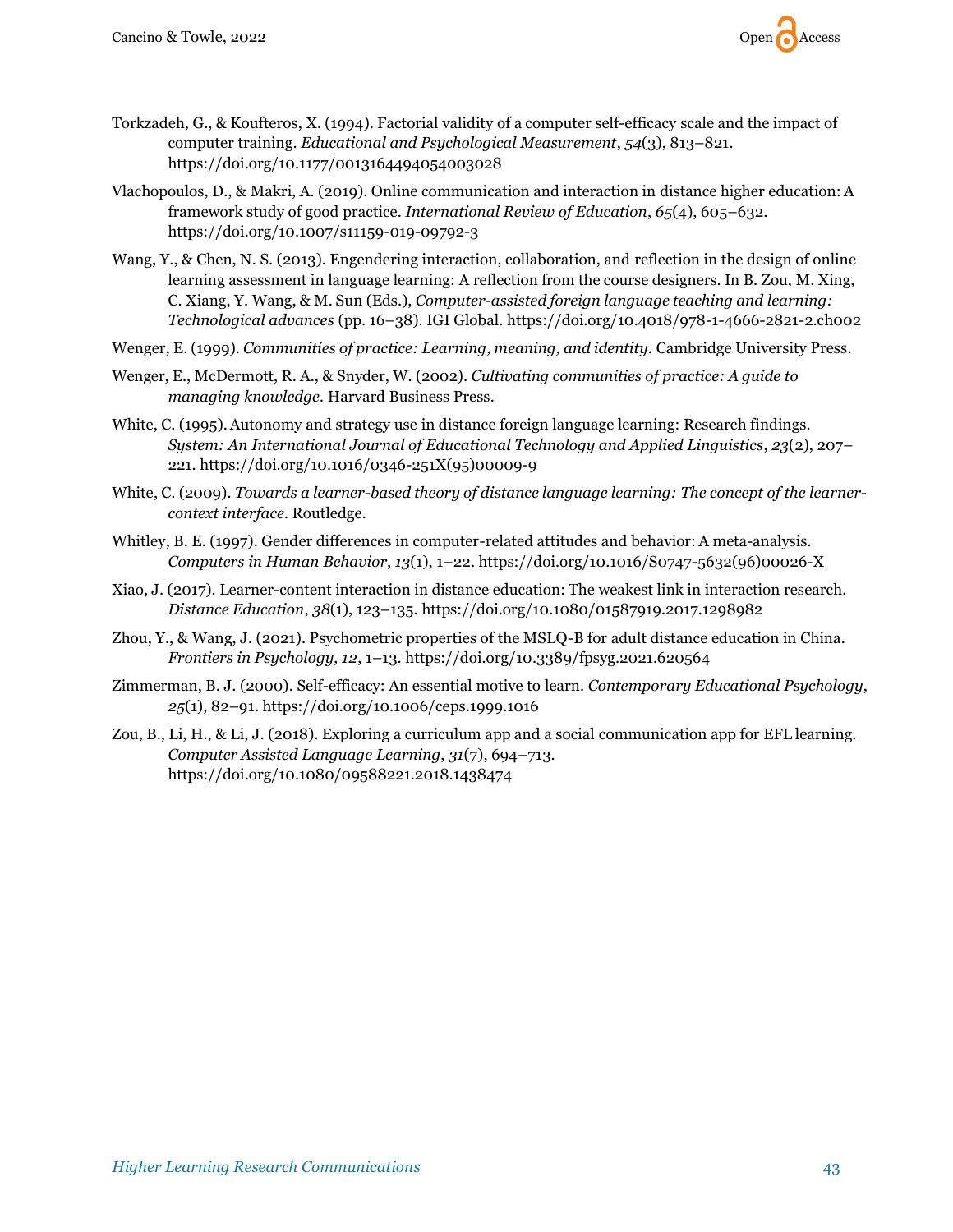

# **Appendix: Translated Instruments**

### **Perceptions of Fully Online Language Learning (Sun, 2014)**

- 1. Me gustó el trabajo en grupo que tuvimos que hacer.
- 2. En vez de relacionarme con muchas personas en una clase, mis interacciones con compañeros estuvieron limitadas a un grupo pequeño de compañeros.
- 3. Sin una sala de clases ni la presencia física del docente, encontré que el aprendizaje fue más auto-dirigido y regulado por mí.
- 4. Creo que otros estudiantes en el curso también formaron sus propios ambientes de aprendizaje.
- 5. El trabajo en grupo y el desarrollo de proyectos son partes importantes del aprendizaje en línea.
- 6. El docente tuvo que hacer un gran esfuerzo para poder fomentar el desarrollo de una comunidad de aprendizaje en línea.
- 7. Se debe incentivar la cooperación y colaboración del alumno en el aprendizaje en línea.
- 8. El aprendizaje online debe ser un aprendizaje individualizado o personalizado que permite flexibilidad, e incentiva a seguir mi propia dirección y elección. Por ejemplo, no siempre tuve que seguir las instrucciones del docente, pude reorganizar los materiales de aprendizaje, o pude escoger mis propias herramientas en línea y configurar el ambiente de aprendizaje para ajustar mejor mis objetivos de aprendizaje y necesidades.
- 9. Sentí que tuve el control del proceso de aprendizaje.
- 10. Aprendí en un grupo pequeño en vez de una clase grande. Por ejemplo, solo practique con unos pocos compañeros de clase, pues conocía menos compañeros de los que hubiera conocido en una clase tradicional.
- 11. Debió haber más discusiones en grupo acerca de la materia de estudio entre los alumnos y también con el docente.
- 12. El trabajo en clases de manera online deber a estar basado en actividades de práctica en vez de memorizar contenidos.
- 13. Mis preferencias, necesidades, vida social, elecciones de tecnología, etc. fueron abordadas de mejor forma por el aprendizaje online.
- 14. El material del aprendizaje de idioma en línea debe ayudar al desarrollo de resolución de problemas de la vida real y habilidades de pensamiento crítico.
- 15. A veces se debe usar materiales de aprendizaje auténticos, de primera fuente (artículos de noticia, canciones, libros, videos en YouTube, blogs, etc.).
- 16. Se debe promover la iniciativa por parte del alumno en vez de que todo esté preparado y dado al alumno por su profesor; por ejemplo, que los alumnos sugieran temas de aprendizaje.
- 17. Se debe promover que los estudiantes participen en la creación de recursos de aprendizaje y del ambiente de aprendizaje, logrando aprendizajes y conocimientos nuevos de forma cooperativa.
- 18. No había las suficientes oportunidades para interacción de pares. Encontré más difícil participar e interactuar en una clase en linea que en una clase tradicional.
- 19. Se debe incentivar la creatividad del estudiante en las actividades.